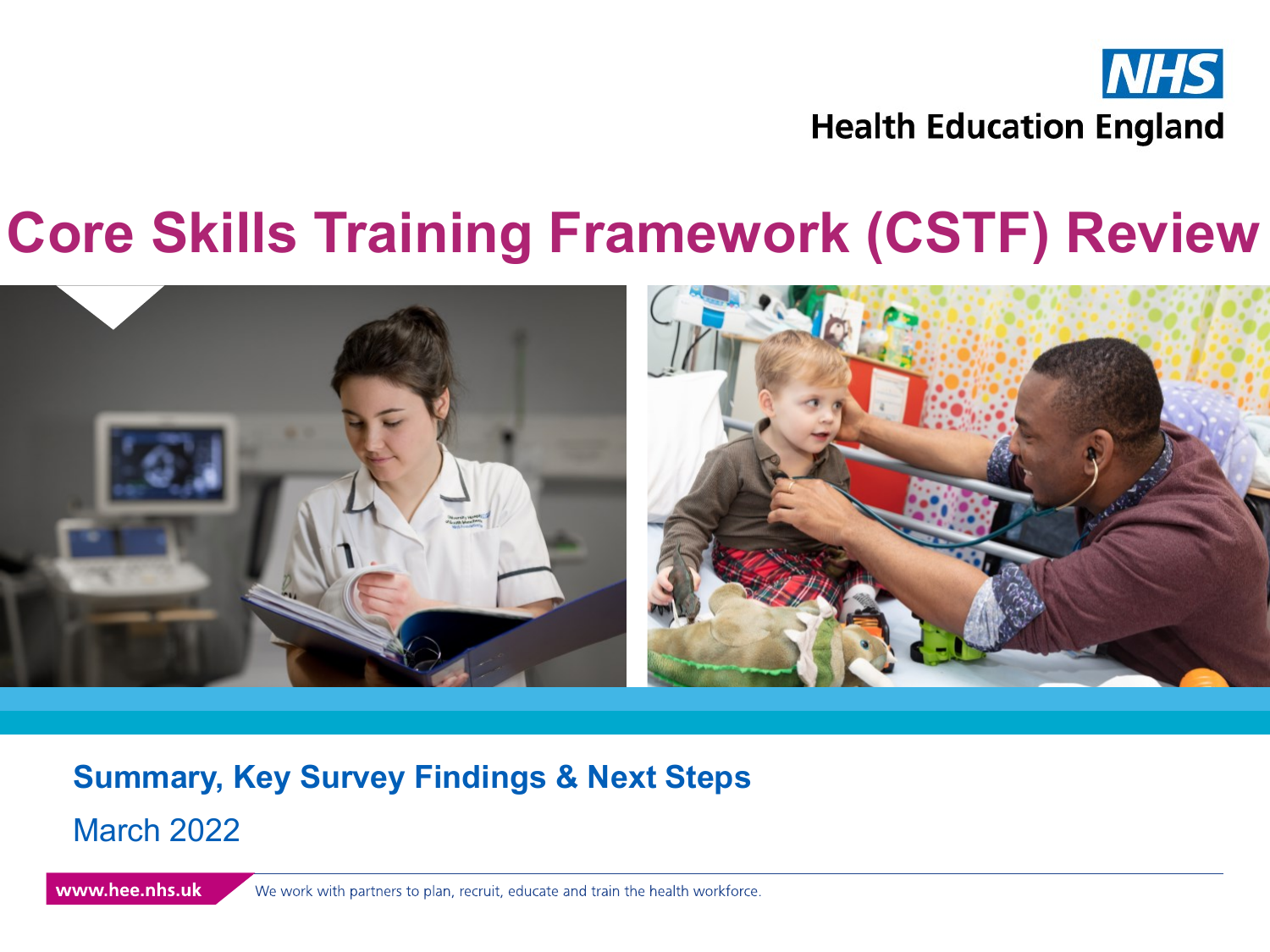# **What is the CSTF?**

The UK CSTF was launched by Skills for Health in 2013. The aim of the CSTF is *'to enable consistency in the core content of statutory and mandatory education and training'*  by creating a set of documents and processes that support organisations to align to the same standard and content. The CSTF is key enabler of portability for statutory and mandatory training across the NHS.

**Since October 2019, Skills for Health (SfH) and HEE have worked in collaboration to publish and manage a [CSTF for NHS Trusts in England,](https://skillsforhealth.org.uk/info-hub/core-skills-training-framework-cstf-and-enabling-staff-movement-in-nhs-trusts-in-england/) which currently comprises 11 statutory and mandatory subjects.** 

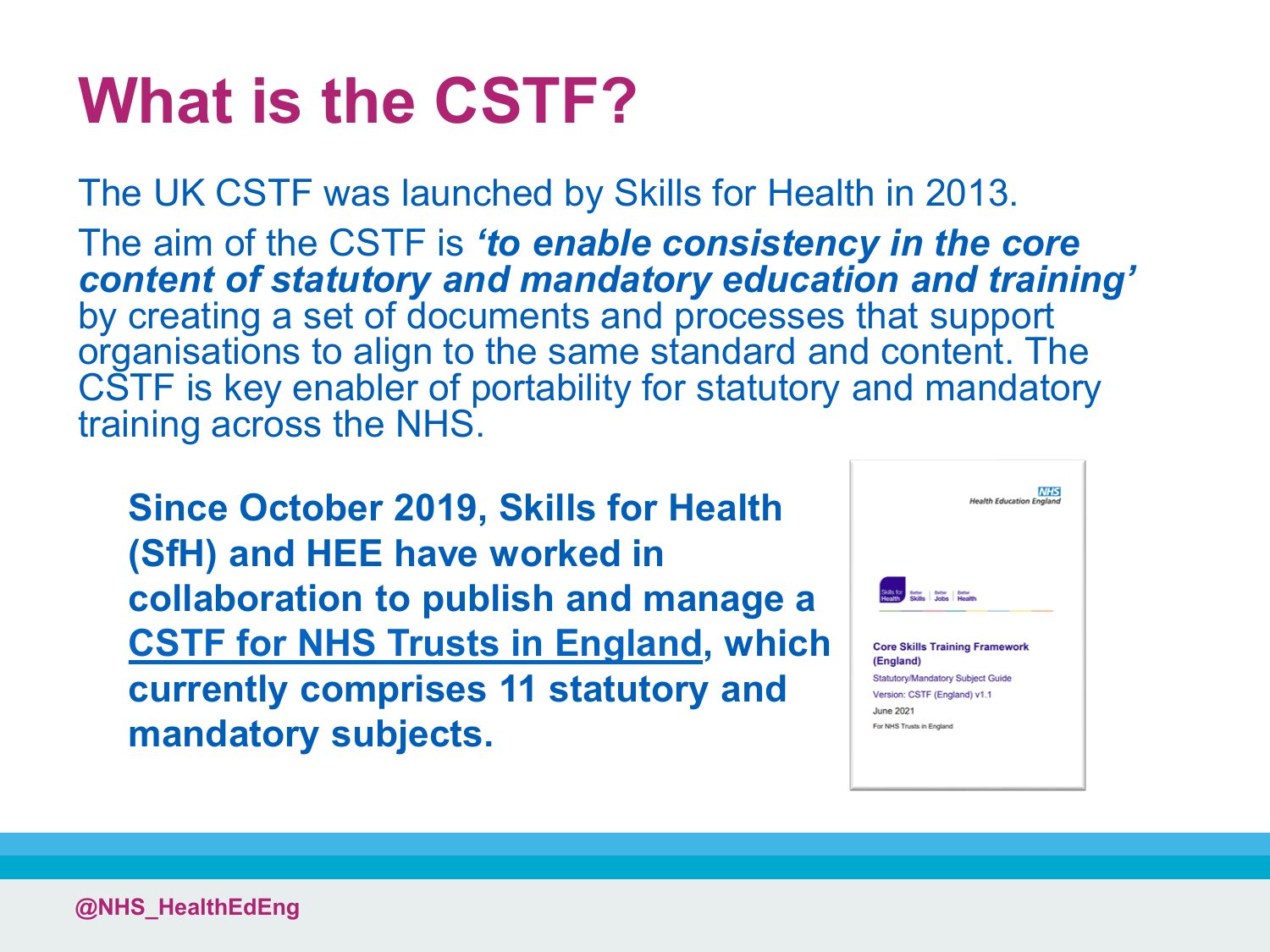# **The CSTF in operation ….**

| <b>Organisation</b>   | Key roles in relation to the CSTF currently                                                                                                                                                                                                                                                                      |
|-----------------------|------------------------------------------------------------------------------------------------------------------------------------------------------------------------------------------------------------------------------------------------------------------------------------------------------------------|
| <b>HEE</b>            | HEE funds and jointly 'owns' the CSTF with Skill for Health (SfH)<br>(England version only).                                                                                                                                                                                                                     |
| <b>SfH</b>            | SfH jointly 'owns' the CSTF with HEE. SfH ensures the content is<br>up to date and relevant, with input from Subject Matter Experts<br>(SMEs) for each subject; produces training aligned to the CSTF;<br>manages process for declaring alignment; and maintains the<br>CSTF webpages, documents, and Directory. |
| elfh HEE              | elearning for healthcare HEE (elfh) produce national, free to<br>access e-learning sessions which meet the learning outcomes of<br>the framework, also with input from SMEs.                                                                                                                                     |
| <b>ESR team (NHS)</b> | Support sharing of staff training data between organisations via<br>the Electronic Staff Record (ESR) and the Inter Authority Transfer<br>(IAT) process. Note that not all NHS organisations use ESR/IATs.                                                                                                       |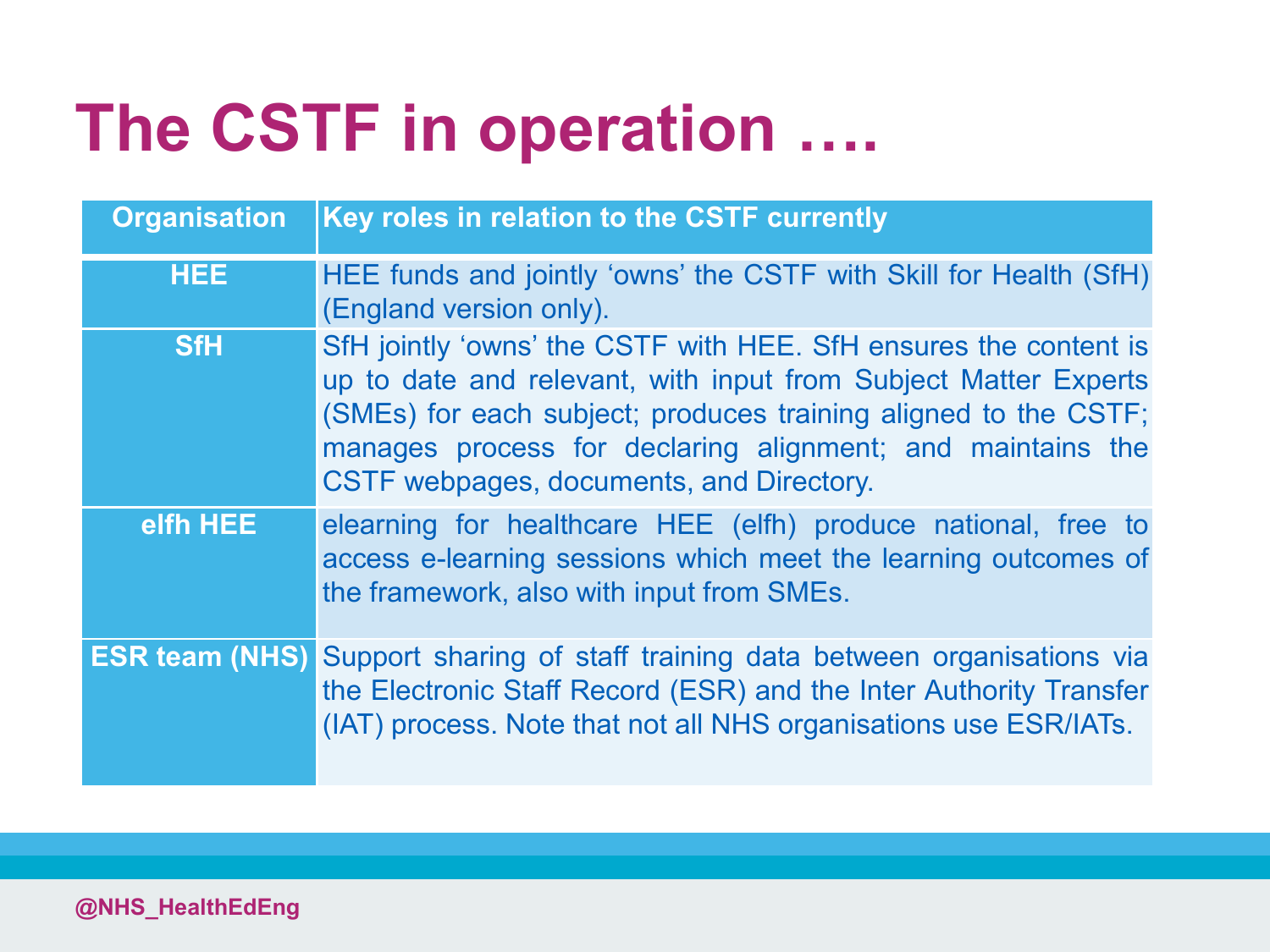# **What is 'alignment' to the CSTF**

To be considered 'aligned' to the CSTF organisations must undergo a self-assessment process, comparing their training content or delivery standards (including refresher periods) to those set out in the CSTF. Key documents used to support the self-assessment are:

| <b>Document name</b>                                   | <b>Purpose</b>                                                                                                                                                                                                                                                                |  |  |
|--------------------------------------------------------|-------------------------------------------------------------------------------------------------------------------------------------------------------------------------------------------------------------------------------------------------------------------------------|--|--|
| <b>Statutory and mandatory</b><br><b>Subject Guide</b> | Sets out the detailed requirements for each statutory and<br>mandatory subject, including key learning outcomes; required<br>frequency of refresher training; links to relevant legislation and<br>guidance; and suggested standards for training delivery.                   |  |  |
| <b>Mapping tool</b>                                    | Tool for organisations to map their training to the CSTF learning<br>outcomes for each subject, supporting self-assessment of<br>alignment.                                                                                                                                   |  |  |
| <b>Declaration of Alignment</b>                        | Used by organisations to formally declare their alignment to the<br>CSTF. This shows the CSTF subjects / levels to which they are<br>aligned, the format of delivery, the organisation refresher period<br>and the name of the accountable person(s) within the organisation. |  |  |
| <b>Readiness Assessment</b><br>Tool                    | A checklist of recommended activities for organisations seeking to<br>align to the CSTF.                                                                                                                                                                                      |  |  |
| <b>Guidance for data</b><br>recording and portability  | Brief outline of ESR and the National Competencies (as aligned to<br>the CSTF).                                                                                                                                                                                               |  |  |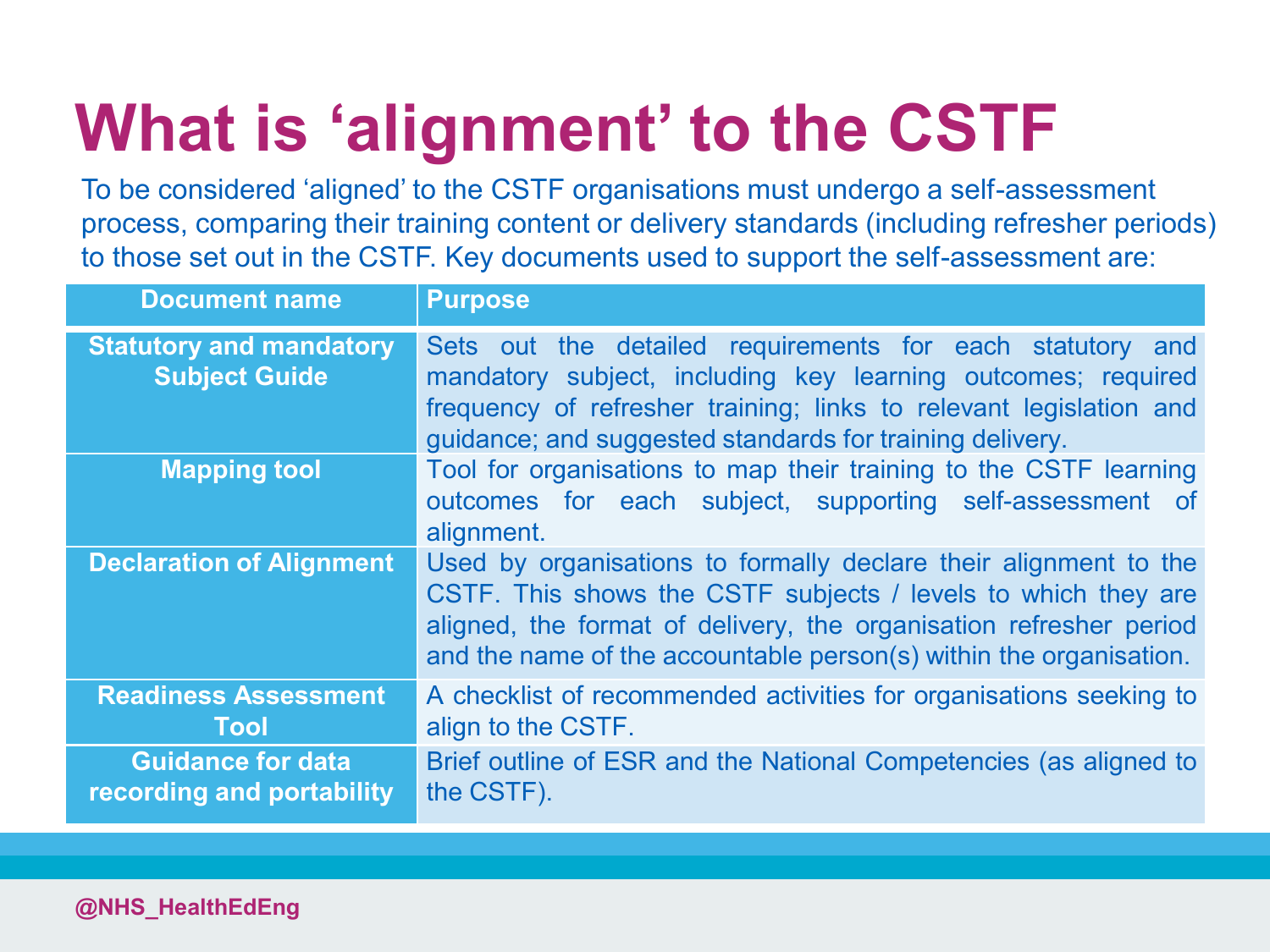### **Summary of the Review of the CSTF 2021**

The review formed part of the **'Enabling Staff Movement'** programme which aims to improve the experience of all NHS Staff when moving between organisations.

The root & branch review ran for 12 weeks from Sept to Dec 2021 and covered 5 areas:

- 1) Scope and effectiveness
- 2) Barriers to alignment
- 3) Applicability/appropriateness of core subjects, levels, and refresher periods
- 4) Delivery and assessment (inc quality & efficacy of training and its portability)
- 5) Quality assurance, management, and oversight of the CSTF

This was to ensure that the CSTF **can support further alignment/standardisation** across NHS organisations, to enable staff to move more easily in line with the NHS Long Term Plan and Interim People Plan.

HEE commissioned KPMG to support this first phase of the review to **inform future options** and potential reforms.

#### organisations will ultimately align to the CSTF **Improving employee experience** for those moving between organisations **Minimising unnecessary duplication** of administration and training **Increasing user confidence** in the relevance of the CSTF and the national elfh packages **Ambitions guiding the review of CSTF** 1 2 3 4 5

**Supporting** organisations to find the appropriate balance between relevant standardised / national content and tailored local content

**Providing future proofed guidelines**, with the expectation that all NHS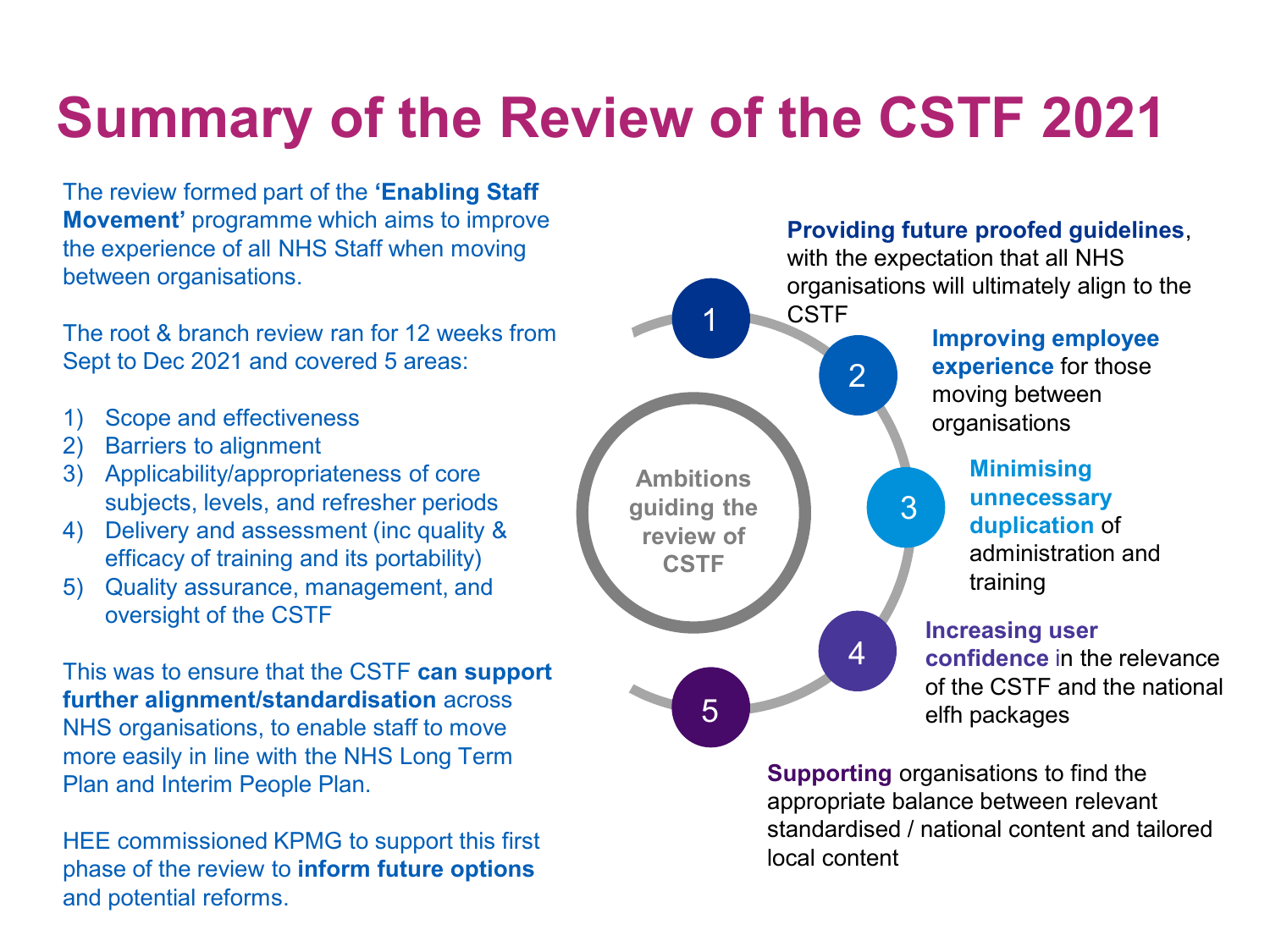### **Overview of approach to initial review**

#### **Five key areas for exploration were**



### **Summary of approach**

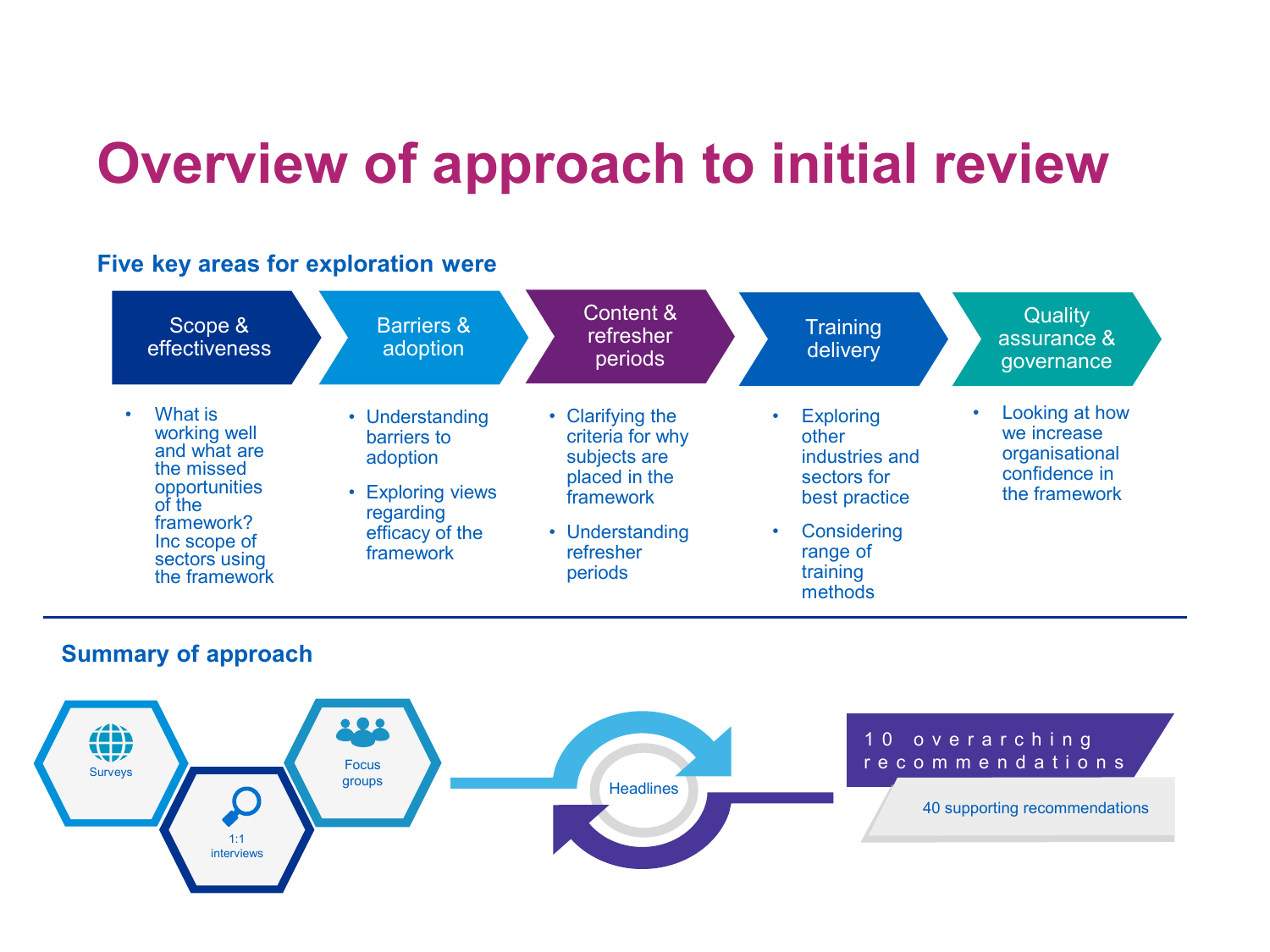### **Headlines**

|                                                                                                                   | Scope &<br>effectiveness                                                                                                                                                                                         | <b>Barriers &amp;</b><br>adoption                                                                                                                                                                                                                                                                              | <b>Content &amp;</b><br>refresher<br>periods                                                                                                                                                                                                                                                                                                                                                              | <b>Training</b><br>delivery                                                                                                                                                                                                                                                                                                                                                    | <b>Quality</b><br>assurance &<br>governance                                                                                                                                                                                                                       |
|-------------------------------------------------------------------------------------------------------------------|------------------------------------------------------------------------------------------------------------------------------------------------------------------------------------------------------------------|----------------------------------------------------------------------------------------------------------------------------------------------------------------------------------------------------------------------------------------------------------------------------------------------------------------|-----------------------------------------------------------------------------------------------------------------------------------------------------------------------------------------------------------------------------------------------------------------------------------------------------------------------------------------------------------------------------------------------------------|--------------------------------------------------------------------------------------------------------------------------------------------------------------------------------------------------------------------------------------------------------------------------------------------------------------------------------------------------------------------------------|-------------------------------------------------------------------------------------------------------------------------------------------------------------------------------------------------------------------------------------------------------------------|
| <b>Support</b> for<br>very few<br>version of<br>framework.<br>volunteers.<br>contractors,<br>care<br>8 supporting | overarching goal of<br>the framework, but<br>organisations<br>aligned to latest<br>Opportunities to<br>expand CSTF<br>scope across UK.<br>and to other<br>workforces e.g.<br>students, social<br>recommendations | • Alignment is<br>difficult for many<br>NHS Trusts to<br>understand, attain<br>and may be set at<br>a level above what<br>is required for all<br>staff (clinical and<br>non-clinical).<br>• Alignment currently<br>drives significant<br>workloads within<br>organisations.<br>3 supporting<br>recommendations | • CSTF prescribes in<br>detail some<br>requirements, but<br>provides less clarity<br>on others particularly re<br>training needs for<br>certain staff roles or<br>Trust types.<br>• Opportunities for<br>learning outcomes and<br>/ or subjects to be<br>revised or combined.<br>• Refresher periods in<br>particular are a <b>barrier</b><br>to alignment for Trusts.<br>9 supporting<br>recommendations | Discrepancies in how .<br>the CSTF is<br>interpreted and<br>delivered across NHS<br>organisations, with<br>additional / local<br>content often<br>included.<br>This influences the<br>$\bullet$<br>ability of the CSTF to<br>encourage trust<br>between organisations<br>and thus increase the<br>portability of staff<br>training records.<br>7 supporting<br>recommendations | Limited clarity over<br>who owns/drives<br>the CSTF policy for<br>the NHS<br>Difficult to<br>encourage trust<br>amongst<br>organisations as<br>there is limited<br>verification and QA<br>of activity at a<br>national level.<br>13 supporting<br>recommendations |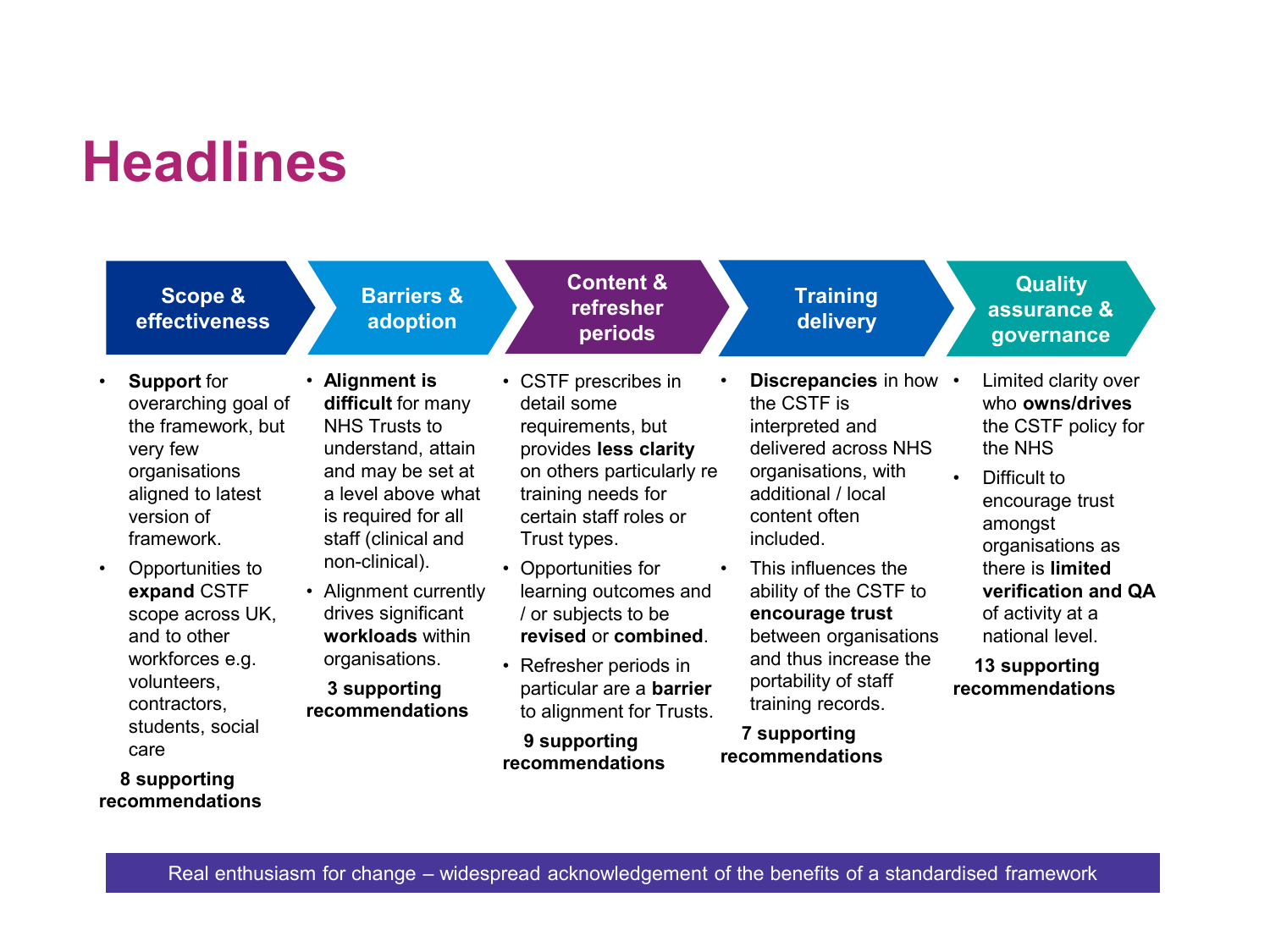### **Overarching Recommendations**

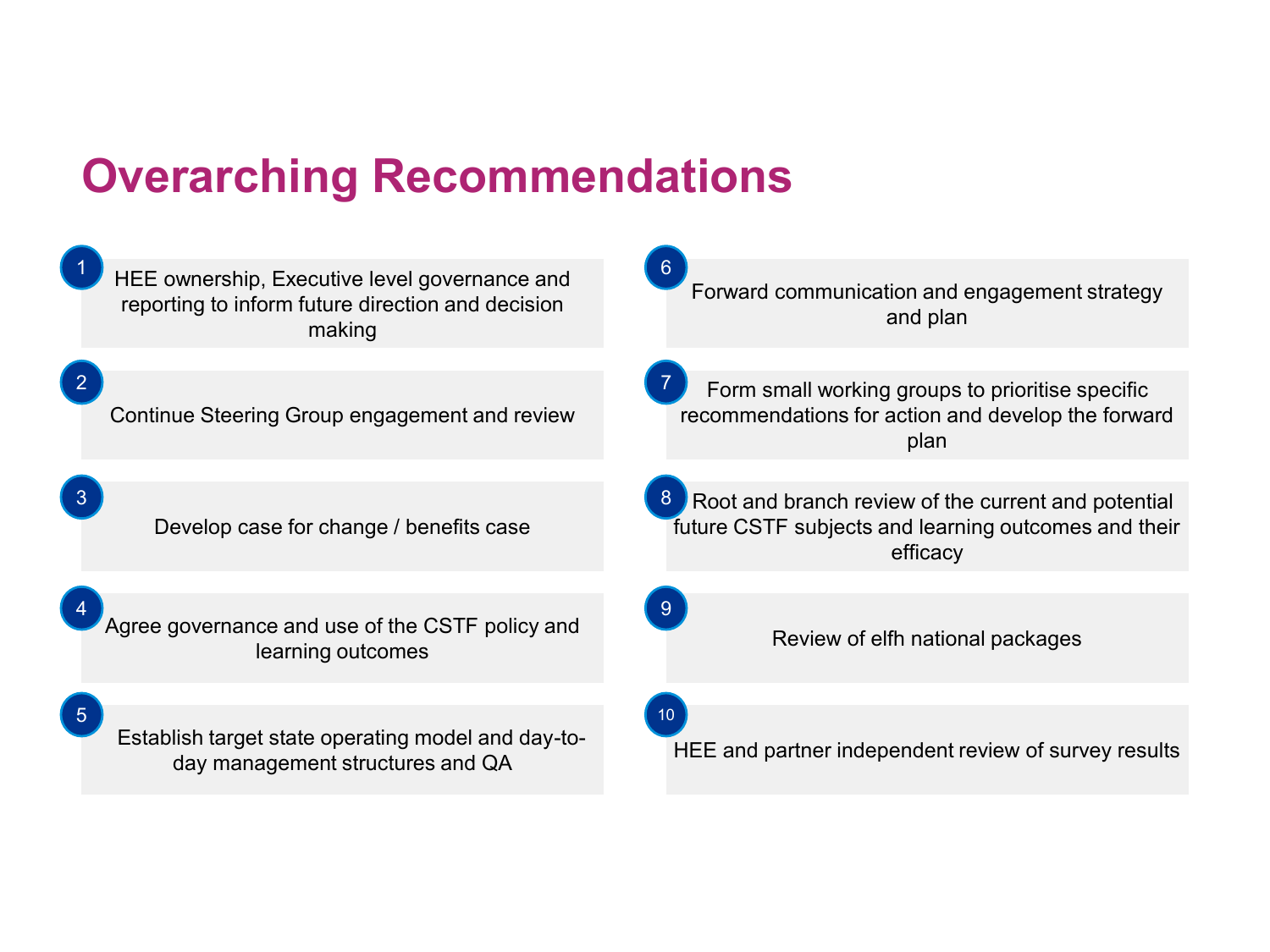### **Detailed Recommendations**

- There are 40 detailed recommendations which have been considered by the CSTF Steering Group.
- A list of all recommendations and the Steering Group comments can be found in Appendix 1 of the CSTF Review Summary Report which can be found on the **[Enabling Staff Movement](https://www.hee.nhs.uk/our-work/doctors-training/enabling-staff-movement-doctors-training)** page of the HEE website
- From April 2022 the work on the CSTF moves from the 'review' stage into a 'reform' stage.
- This next stage will see the focus on content, quality and efficacy of the CSTF take a high priority alongside the aims for portability of the training/competency.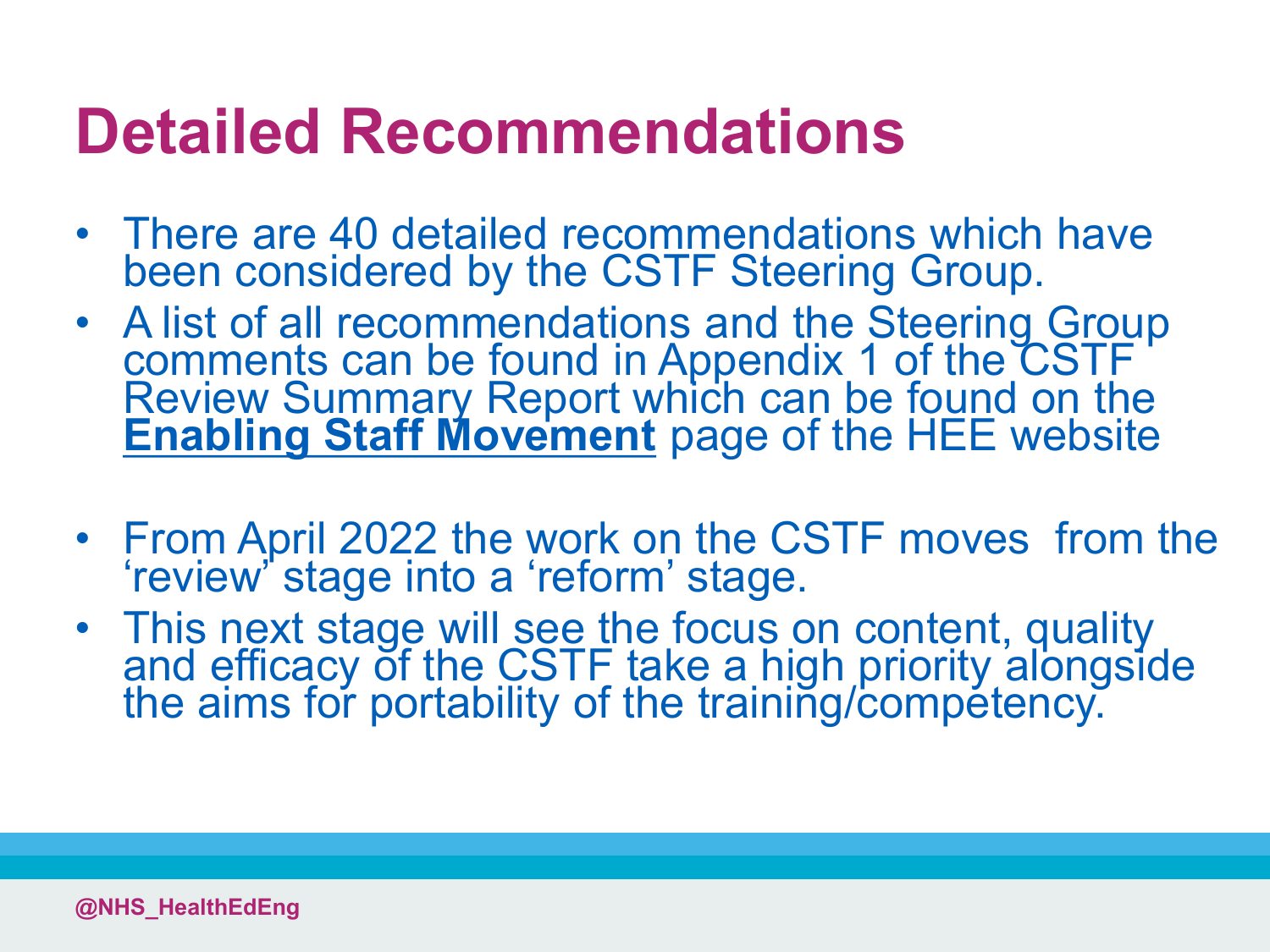### **Workstreams for the Reform Stage (2022-23)**

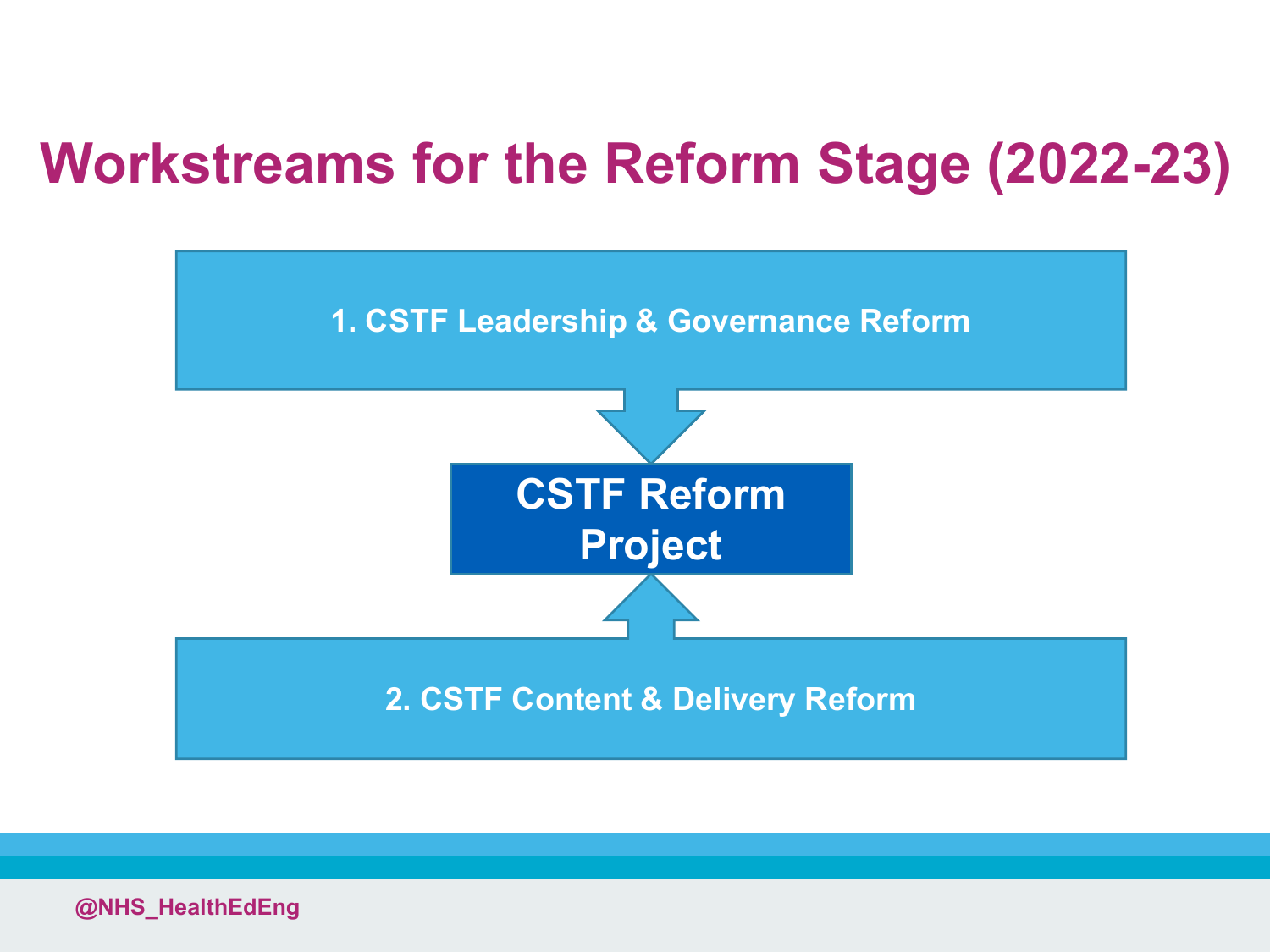| <b>Workstream</b>                                   | <b>Recommendations to be taken forward</b>                                                                                                                                                      |
|-----------------------------------------------------|-------------------------------------------------------------------------------------------------------------------------------------------------------------------------------------------------|
| 1. CSTF Leadership<br>& Governance<br><b>Reform</b> | 33. Establish CSTF overarching governance body<br>2. Agree body to mandate alignment to the CSTF<br>24. Mandating the use of national training packages                                         |
|                                                     | 28. Agree CSTF policy leadership and framework<br>1. Identify, quantify, and communicate CSTF benefits<br>and relevance<br>30. Develop a business case and benefits framework                   |
|                                                     | 34. Develop and roll-out forward plan and<br>communications strategy and plan<br>40. Monitor concurrent reviews and proposals related to<br>data recording and sharing, as relevant to the CSTF |
|                                                     |                                                                                                                                                                                                 |

05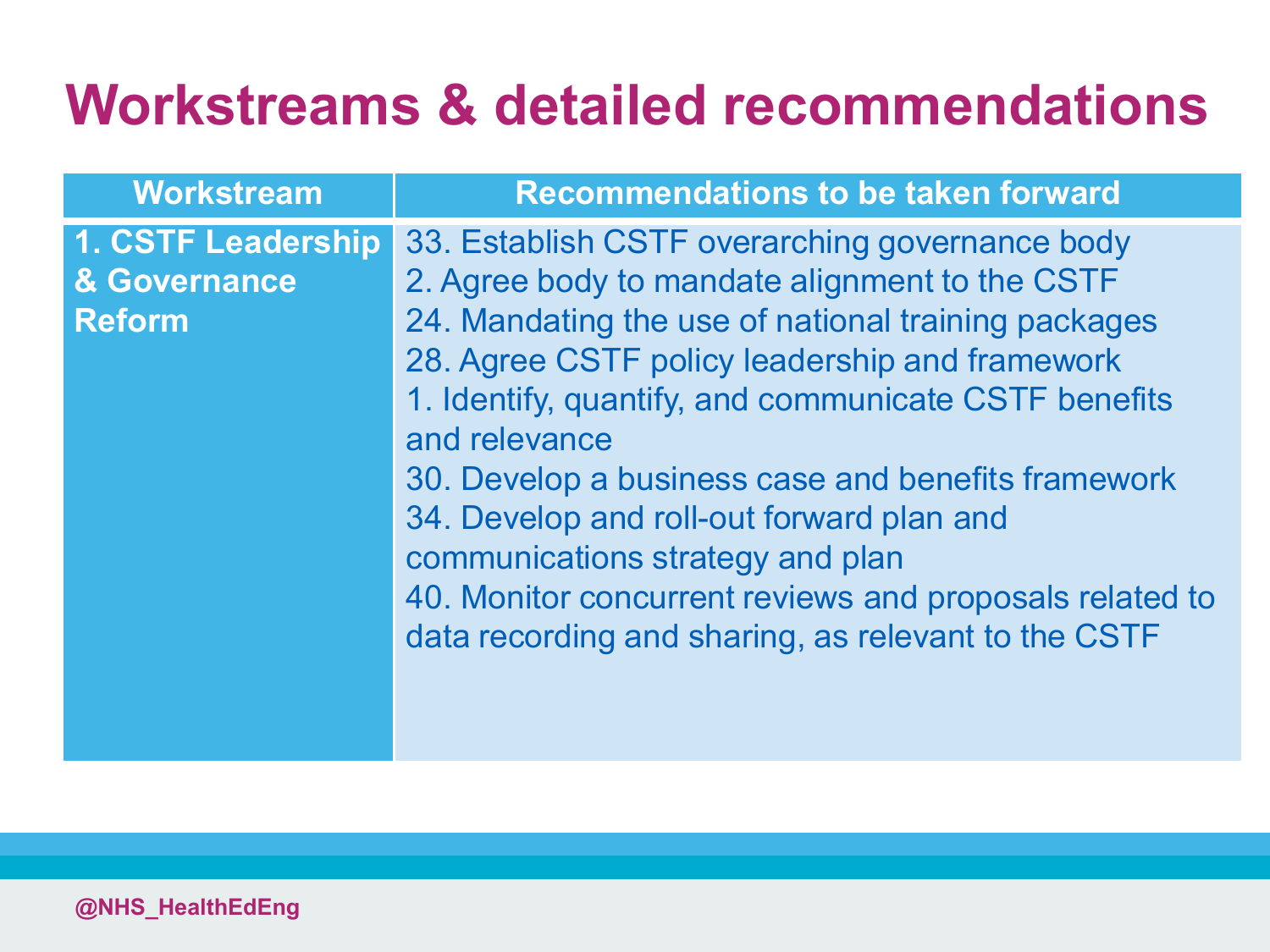| <b>Workstream</b>                                                                                                       | <b>Recommendations to be taken forward</b>                                                                                                                                                                                                                                                                                                                                                                                                                     |
|-------------------------------------------------------------------------------------------------------------------------|----------------------------------------------------------------------------------------------------------------------------------------------------------------------------------------------------------------------------------------------------------------------------------------------------------------------------------------------------------------------------------------------------------------------------------------------------------------|
| 1. CSTF                                                                                                                 | 29. Establish best future CSTF IP ownership                                                                                                                                                                                                                                                                                                                                                                                                                    |
| <b>Leadership &amp;</b>                                                                                                 | 32. Agree revised CSTF operating model                                                                                                                                                                                                                                                                                                                                                                                                                         |
| <b>Governance</b>                                                                                                       | 31. Determine position regarding ongoing delivery /                                                                                                                                                                                                                                                                                                                                                                                                            |
| <b>Reform - subgroup</b>                                                                                                | subcontracting relationships                                                                                                                                                                                                                                                                                                                                                                                                                                   |
| on CSTF Contract                                                                                                        | 37. Agree proportional quality assurance approach                                                                                                                                                                                                                                                                                                                                                                                                              |
| <b>Reform</b>                                                                                                           | 38. Identify and confirm levers for increasing alignment<br>9. Formalising and reinforcing CSTF alignment definition and                                                                                                                                                                                                                                                                                                                                       |
| (this includes areas which<br>are likely to be included in<br>the contract to deliver the<br><b>CSTF</b> going forward) | arrangements<br>10. Confirmation of requirement to align to the latest version of<br>the CSTF<br>11. Communicate the definition of alignment and process of<br>alignment regularly<br>13. Support Trusts with clear guidance on staff role training<br>designation<br>21. Guidance for NHS organisations on supporting staff to<br>complete statutory and mandatory training<br>39. Further review of equality, diversity and inclusion aspects of<br>the CSTF |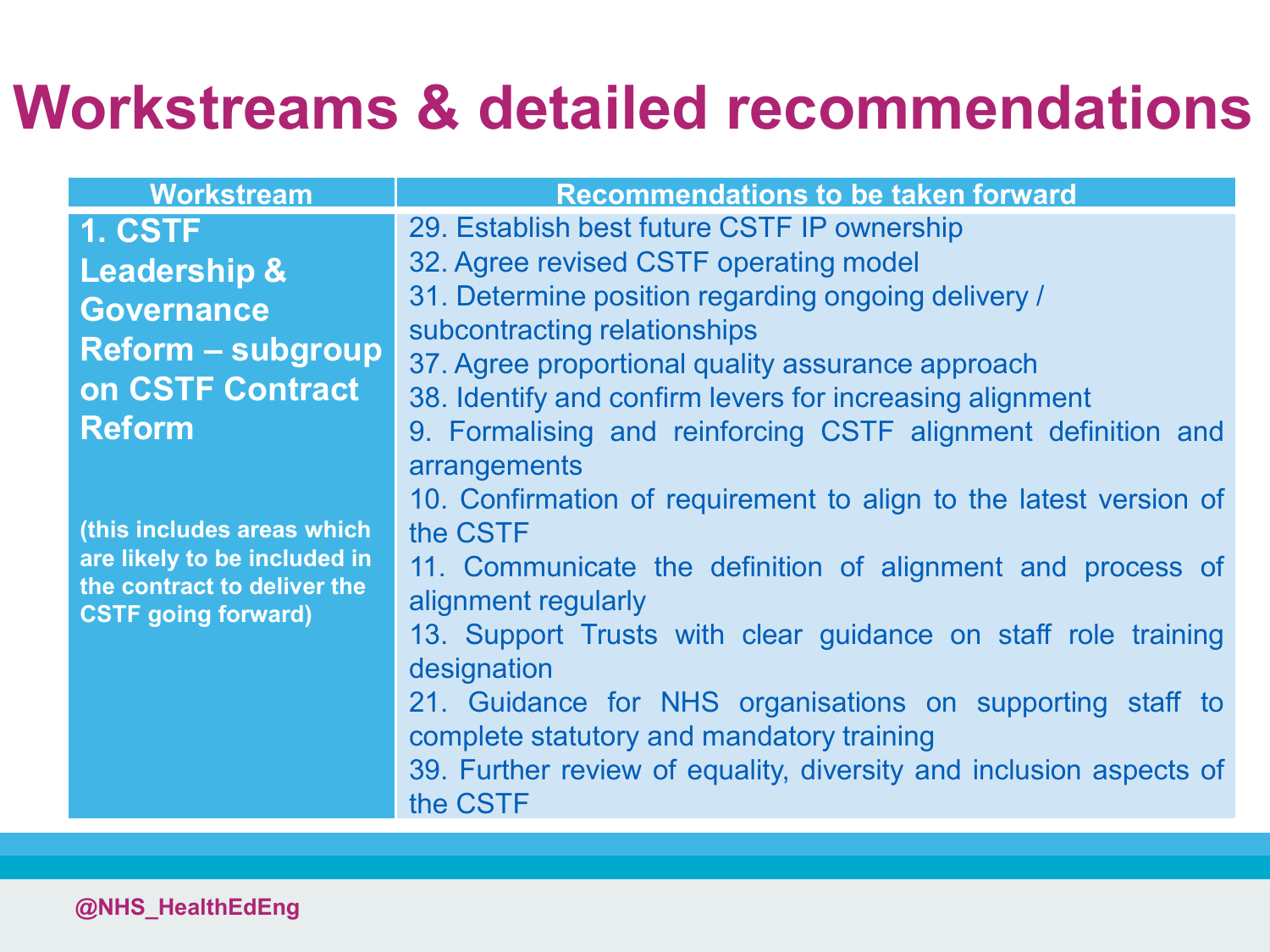| <b>Workstream</b>                                                                                                          | <b>Recommendations to be taken forward</b>              |
|----------------------------------------------------------------------------------------------------------------------------|---------------------------------------------------------|
| 1. CSTF                                                                                                                    | 8. Explore revision of professional regulator education |
| <b>Leadership &amp;</b>                                                                                                    | requirements to better align to the CSTF                |
| <b>Governance</b>                                                                                                          | 35. Pursue further ICS engagement and involvement       |
| <b>Reform - subgroup</b>                                                                                                   | 4. Increase NI and Scottish national level engagement   |
| on CSTF                                                                                                                    | 6. Review CSTF and Care Certificate overlap             |
| <b>Expansion &amp;</b>                                                                                                     | 7. Consider expansion of CSTF to volunteer and / or     |
| <b>Engagement</b>                                                                                                          | contractor workforce                                    |
|                                                                                                                            | 5. Engage DHSC social care policy leads                 |
|                                                                                                                            | 3. Standardise CSTF development and use UK-wide         |
| (this workstream may not<br>commence immediately<br>and may follow when<br>progress is made on the<br>other 3 workstreams) |                                                         |
|                                                                                                                            |                                                         |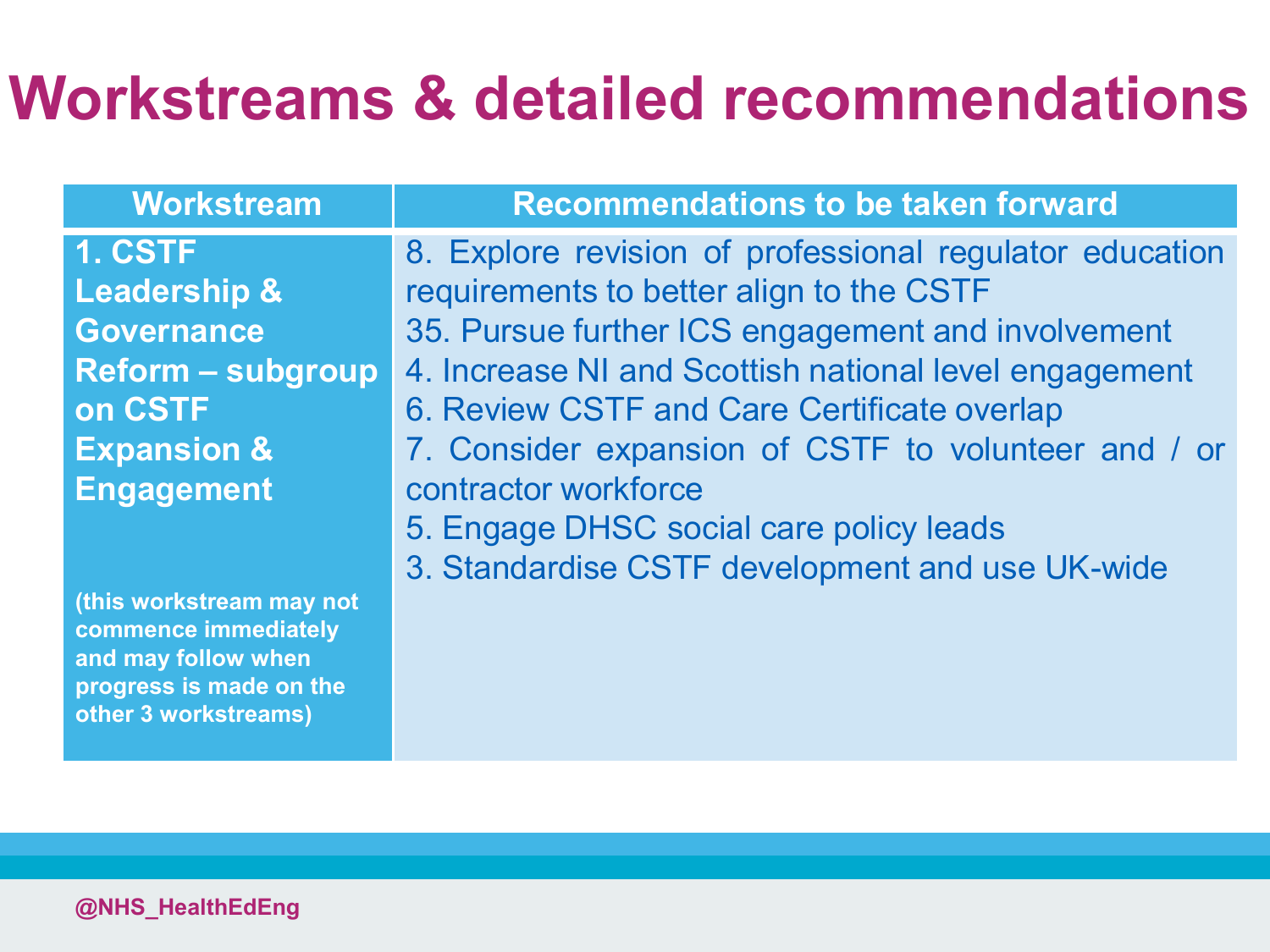| Workstream                                               | <b>Recommendations to be taken forward</b>                                                                                                                                                                                                                                                                                                                                                                                                                                                                                                                                                    |
|----------------------------------------------------------|-----------------------------------------------------------------------------------------------------------------------------------------------------------------------------------------------------------------------------------------------------------------------------------------------------------------------------------------------------------------------------------------------------------------------------------------------------------------------------------------------------------------------------------------------------------------------------------------------|
| 2. CSTF                                                  | <b>Content:</b>                                                                                                                                                                                                                                                                                                                                                                                                                                                                                                                                                                               |
| <b>Content &amp;</b><br><b>Delivery</b><br><b>Reform</b> | 26. Support organisations to consistently measure efficacy of learning to ensure<br>the outcomes of learning are met and training packages updated<br>15. Formal protocols for agreeing amendments to the CSTF framework<br>36. Formalise selection and input of SMEs to the framework<br>12. CSTF learning outcome review and revision<br>14. Recognition of training needs of specific NHS Trust-types<br>16. New subject additions to the CSTF<br>17. Combining and/ or removing subjects<br>18. Develop a revised minimum standard for meeting CSTF learning outcomes                     |
|                                                          | for all staff, regardless of role<br>20. An evidence-based review and revision of refresher periods, considering adult<br>learning techniques<br><b>Delivery:</b><br>19. Engage with organisations to confirm optimum approach to training and<br>assessment for those subjects with cumulative levels<br>27. Further engagement required on specifying assessment approaches<br>25. Supporting NHS Trusts through the development of accessible materials<br>22. Greater specification of training approaches<br>23. Undertake a review of elfh website, training, and assessment approaches |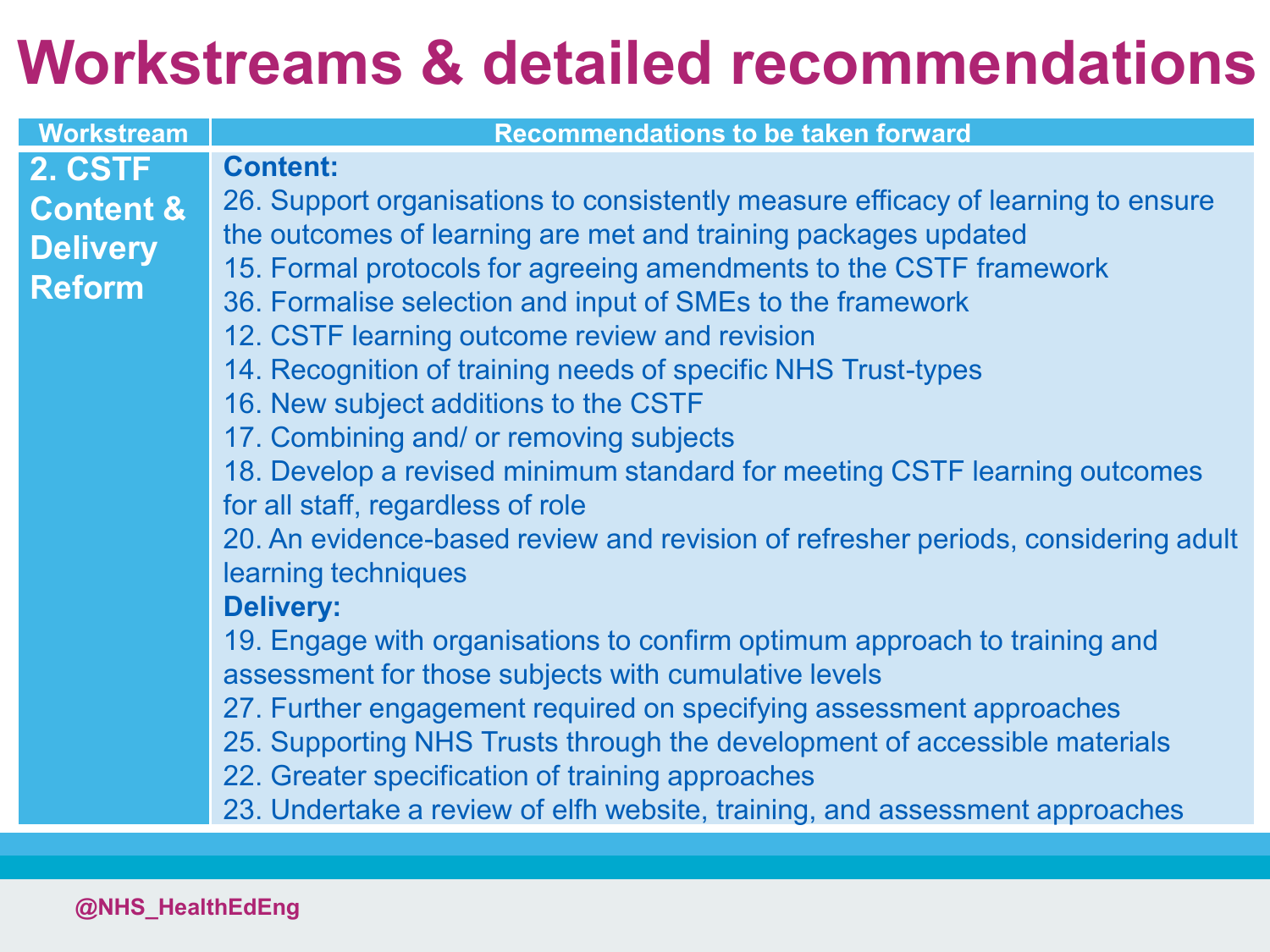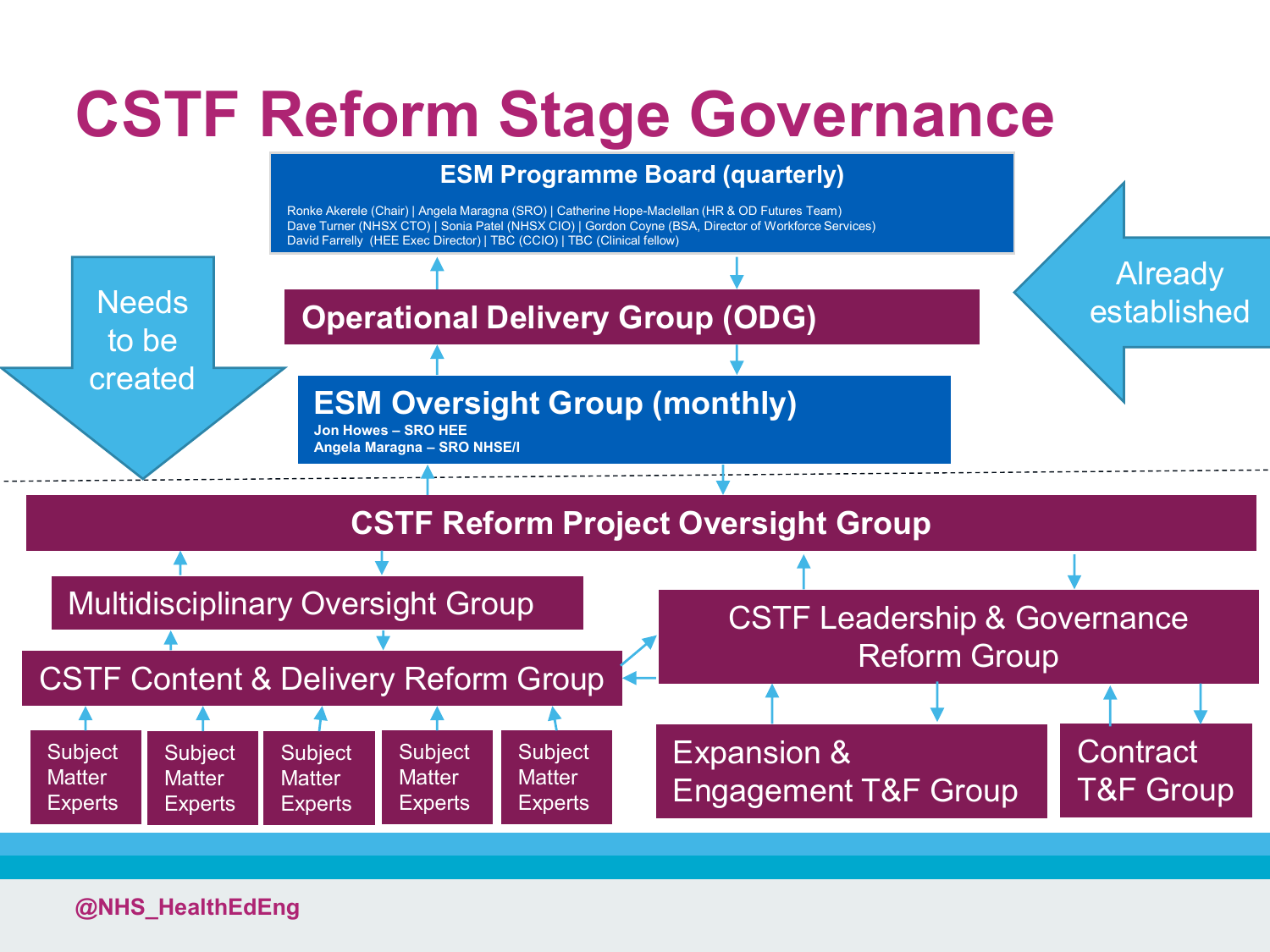### **Roadmap, Updates and Getting Involved**

- All recommendations will be reviewed by the relevant working groups once established and a roadmap (with timescales) should be in place by the end of June 2022.
- The summary report of the review can be found on the [Enabling Staff Movement](https://www.hee.nhs.uk/our-work/doctors-training/enabling-staff-movement-doctors-training) webpage. All updates on the progress of this work will be published on this page of the HEE website when available.

**We welcome feedback on all aspects of the proposed reform work and, if you would like to get involved/join one or more of the working groups please contact:**

**[Enablingstaffmovement@hee.nhs.uk](mailto:enablingstaffmovement@hee.nhs.uk)**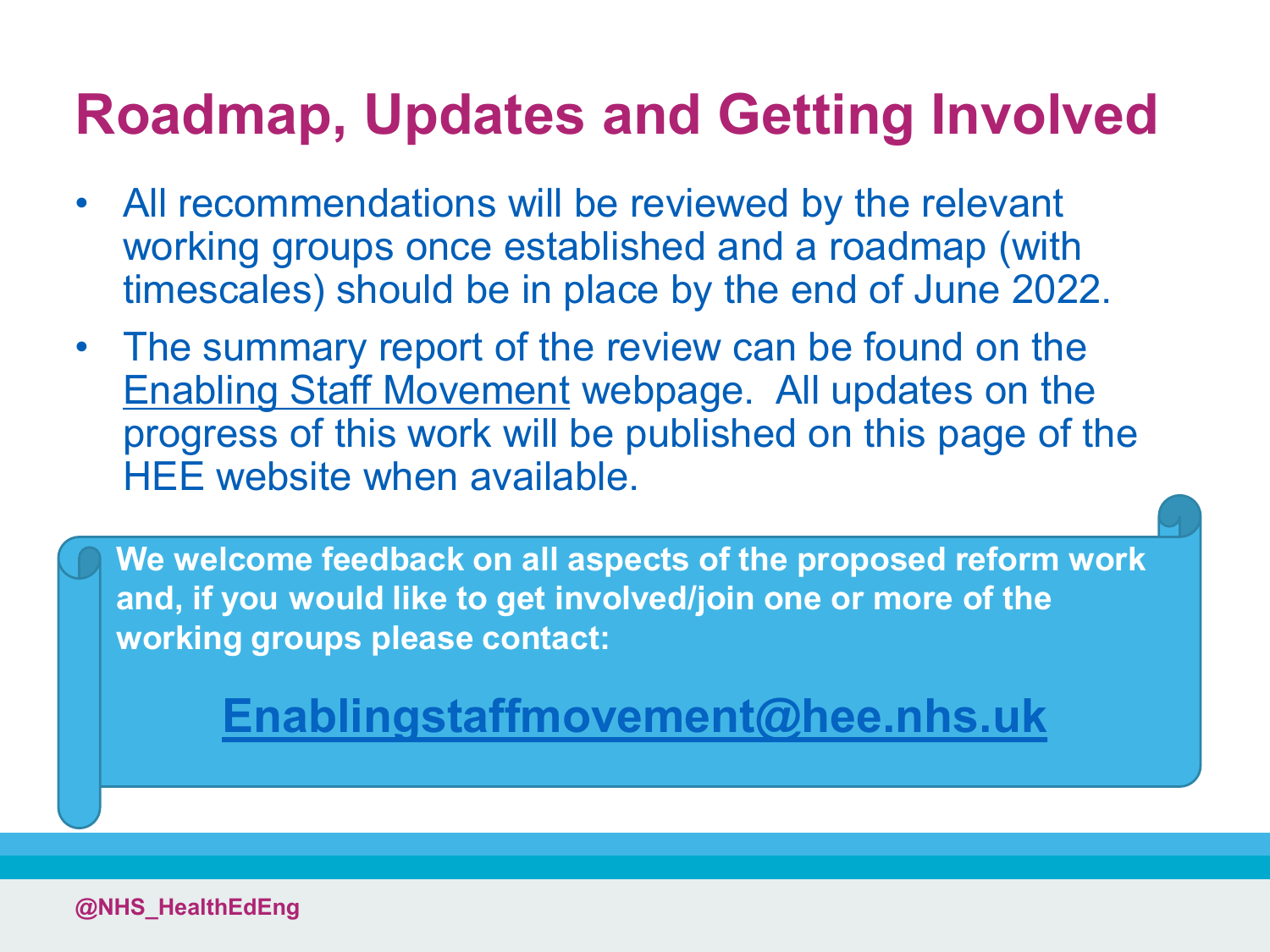### **CSTF Surveys - Highlights**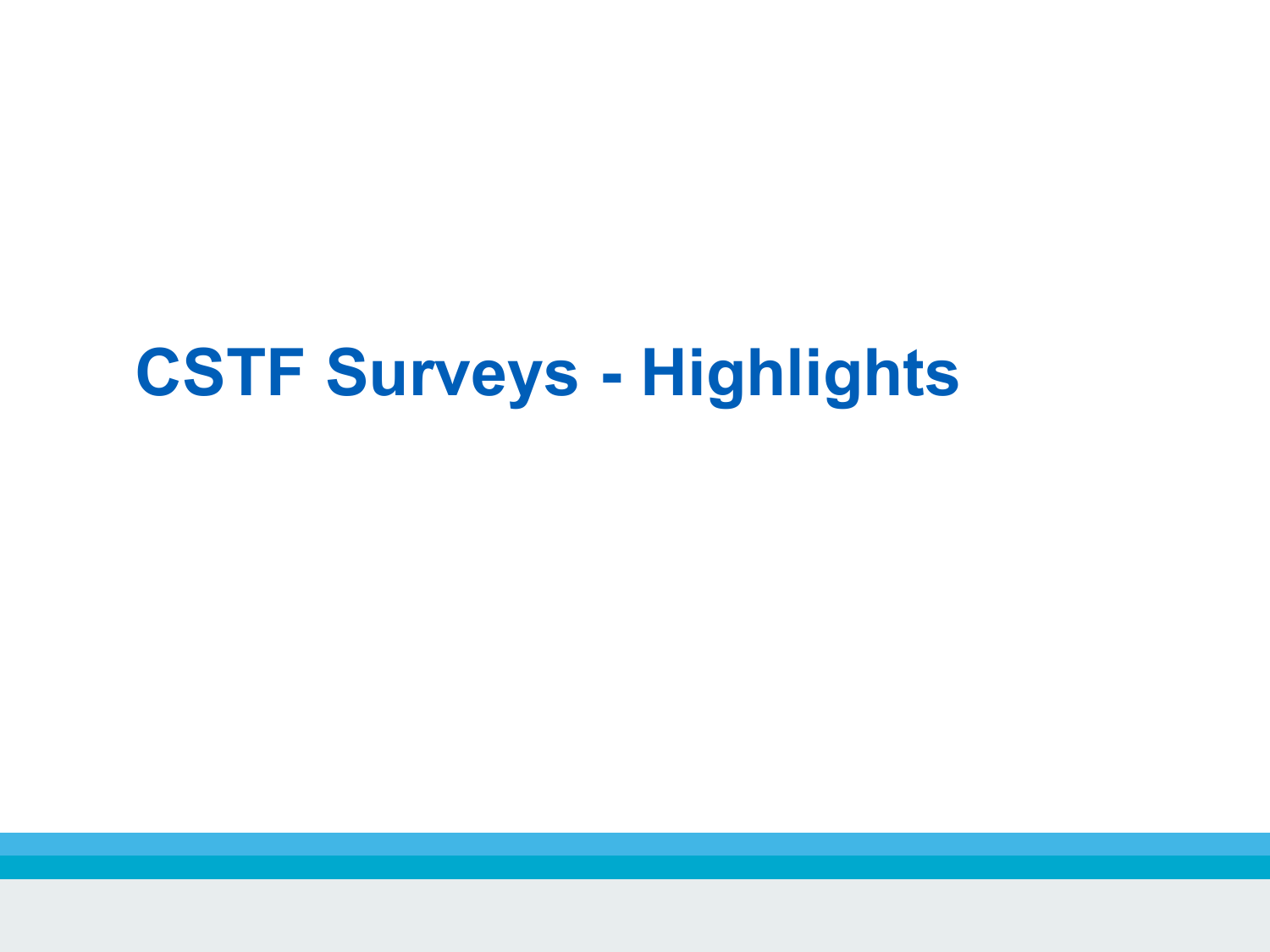# **All Staff Survey**

Please select the option that most closely describes how you feel about the statutory and mandatory training offered by your organisation?



- It is very useful to my day-to-day work
- It is mostly useful and relevant to my day-to-day work
- It is somewhat useful and relevant to my day-to-day work
- It is not useful or relevant to my day-to-day work
- Unsure if it is useful or relevant to my day-to-day work

| <b>Answer Choice</b>                                           | <b>Response</b><br><b>Total</b> |
|----------------------------------------------------------------|---------------------------------|
| It is very useful to my day-to-<br>day work                    | 317                             |
| It is mostly useful and relevant<br>to my day-to-day work      | 508                             |
| It is somewhat useful and<br>relevant to my day-to-day<br>work | 888                             |
| It is not useful or relevant to<br>my day-to-day work          | 400                             |
| Unsure if it is useful or<br>relevant to my day-to-day<br>work | 56                              |
|                                                                | 2169                            |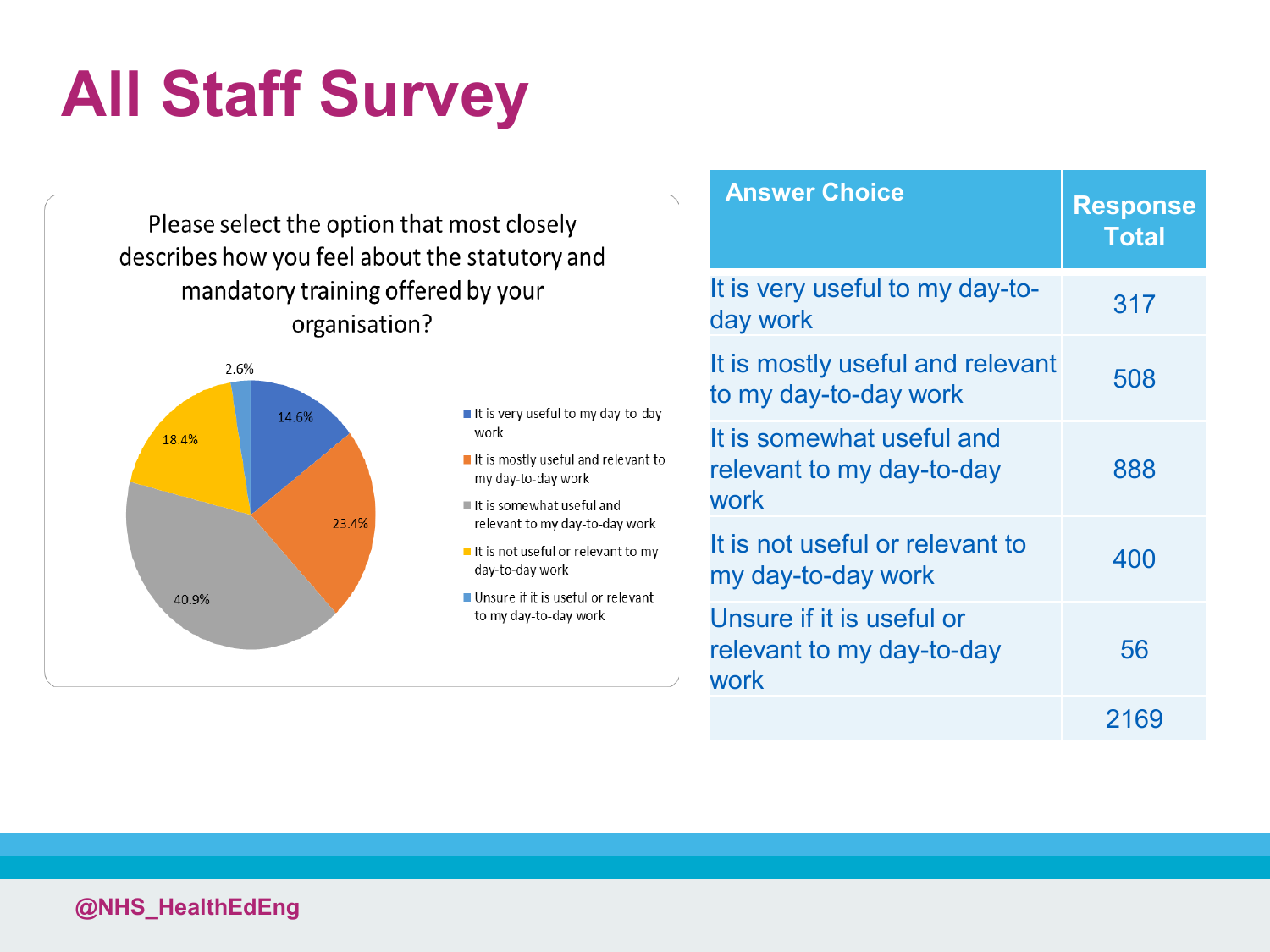# **All Staff Survey**

Are there any additional subjects that you think should be added to the list of statutory and mandatory training subjects to support you in your job?



#### ■ None

Environmental sustainability

- Understanding Learning Disability and Autism
- National Early Warning Scores
- Accessible Information Standard
- Menopause awareness
- Mesothelioma awareness

|                 | <b>Answer Choice</b>                                | <b>Response Total</b> |
|-----------------|-----------------------------------------------------|-----------------------|
| $\overline{1}$  | <b>None</b>                                         | 465                   |
| $\overline{2}$  | <b>Environmental sustainability</b>                 | 611                   |
| 3               | <b>Understanding Learning Disability and Autism</b> | 516                   |
| $\overline{4}$  | <b>National Early Warning Scores</b>                | 281                   |
| 5               | <b>Accessible Information Standard</b>              | 120                   |
| 6               | Menopause awareness                                 | 305                   |
| $\overline{7}$  | Mesothelioma awareness                              | 52                    |
| 8               | Dementia awareness                                  | 411                   |
| 9               | <b>Patient Safety</b>                               | 373                   |
| 10 <sup>°</sup> | <b>Digital Clinical Safety awareness</b>            | 226                   |
| 11              | Health, Wellbeing and Selfcare                      | 628                   |
| 12 <sup>2</sup> | <b>Mental Health Awareness</b>                      | 726                   |
| 13              | Major incident training                             | 604                   |
|                 | total                                               | 2027                  |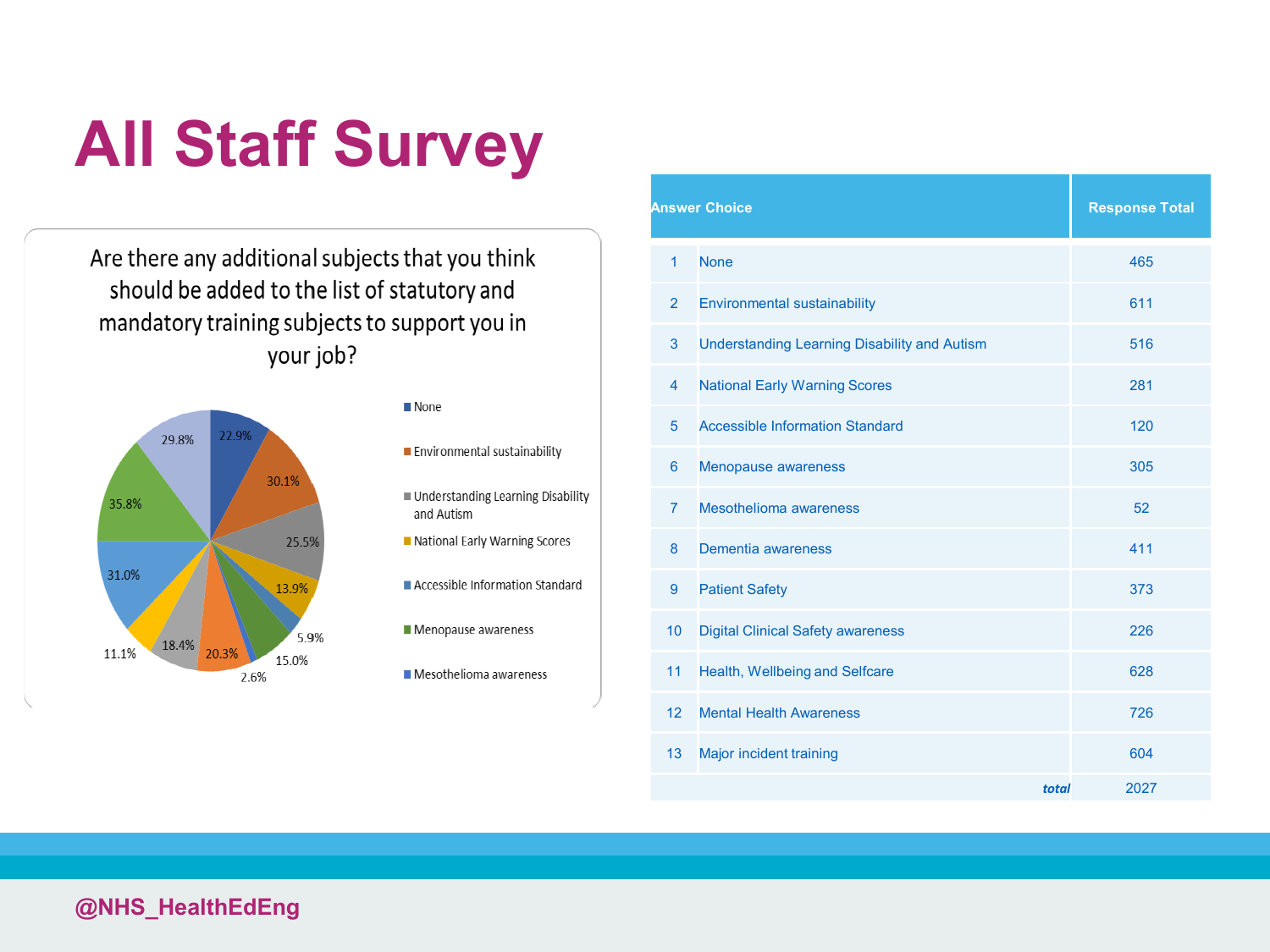## **All Staff Survey**

How does your organisation support you to complete your statutory and mandatory training? Please tick all that apply.



| <b>Answer Choice</b> | <b>Response Total</b>                                  |      |
|----------------------|--------------------------------------------------------|------|
| 1                    | <b>Access to IT equipment</b>                          | 1681 |
| $\overline{2}$       | Time set aside as part of your working day to complete | 762  |
| 3                    | <b>Classroom sessions</b>                              | 536  |
| $\overline{4}$       | Leaflets and materials                                 | 202  |
| 5                    | Access to a team to ask questions of                   | 333  |
|                      | total                                                  | 1911 |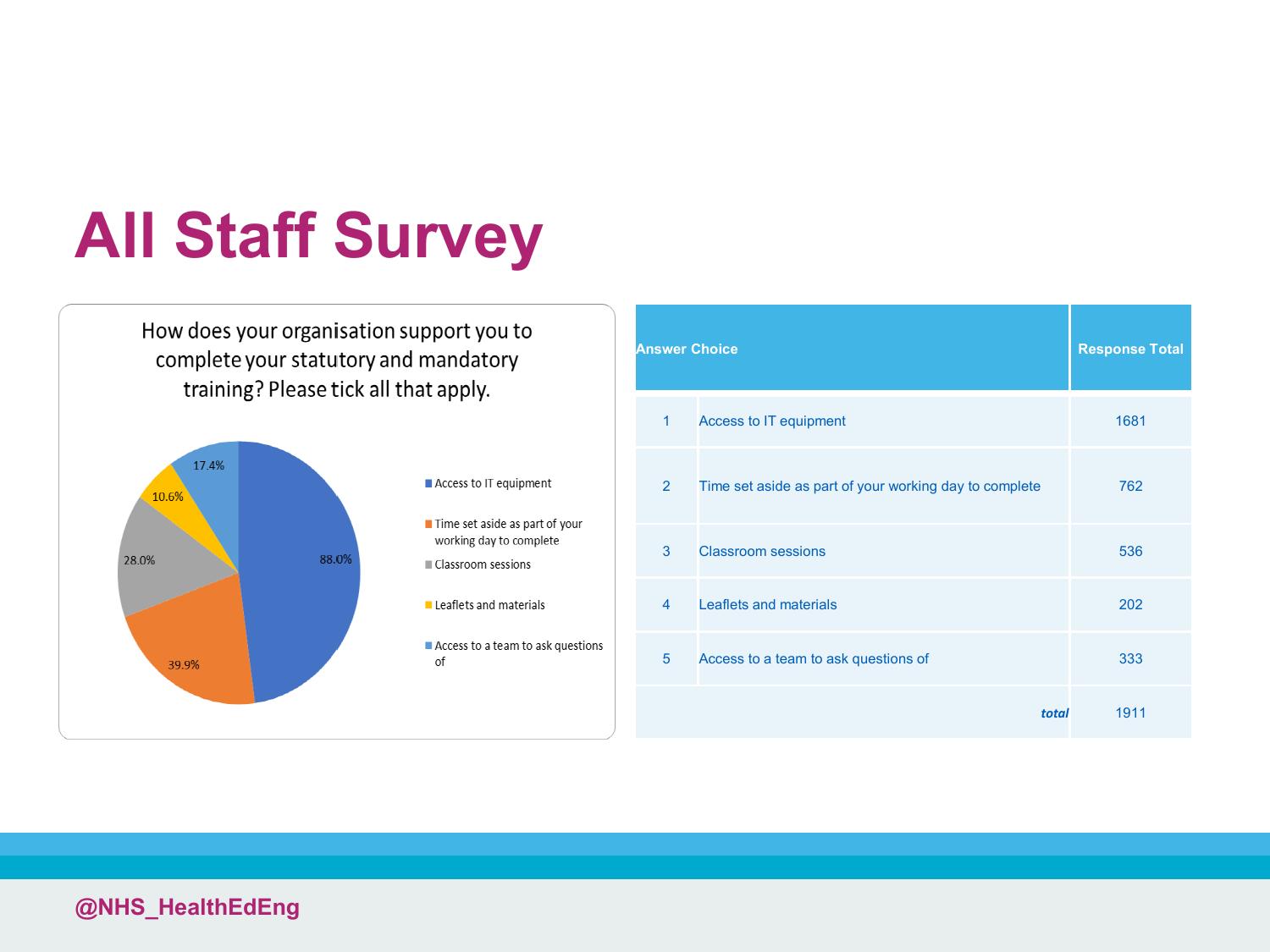### Is your organisation aligned to the CSTF?



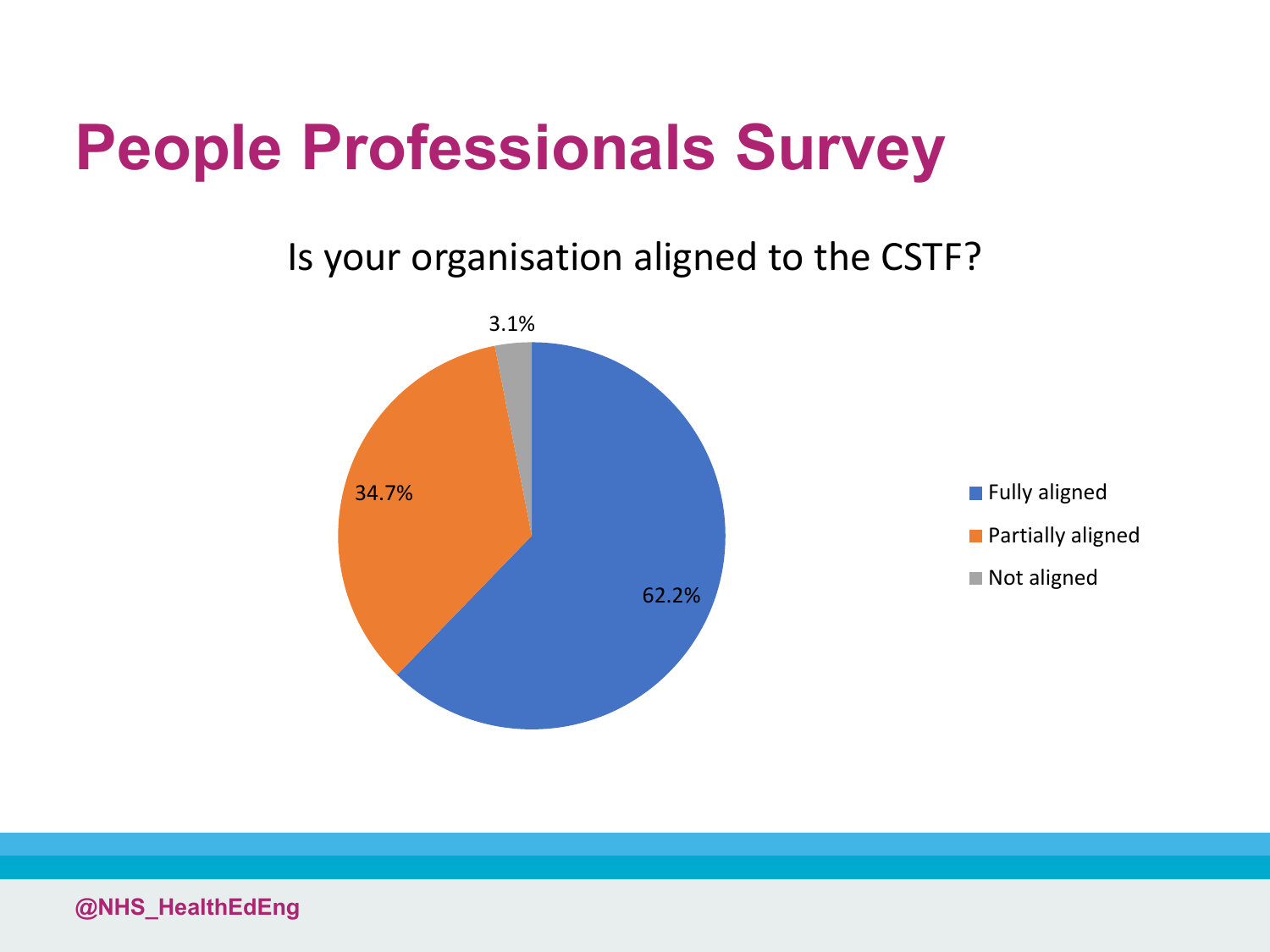### Why is your organisation only partially aligned to the



- CSTF? Your organisation has different refresher periods
	- Your curriculum differs to that of the CSTF
	- Your organisation offers different learning outcomes to those included in the CSTF
	- Lack of availability of suitably qualified individuals to deliver the training
	- $\blacksquare$  Local subject matter expert(s) disagree(s) with the learning content and/or outcomes
	- Your organisation has a local policy that supersedes the framework
	- The subjects are not relevant to the roles in our organisation
	- Some subjects require local training
	- Other reason (please specify):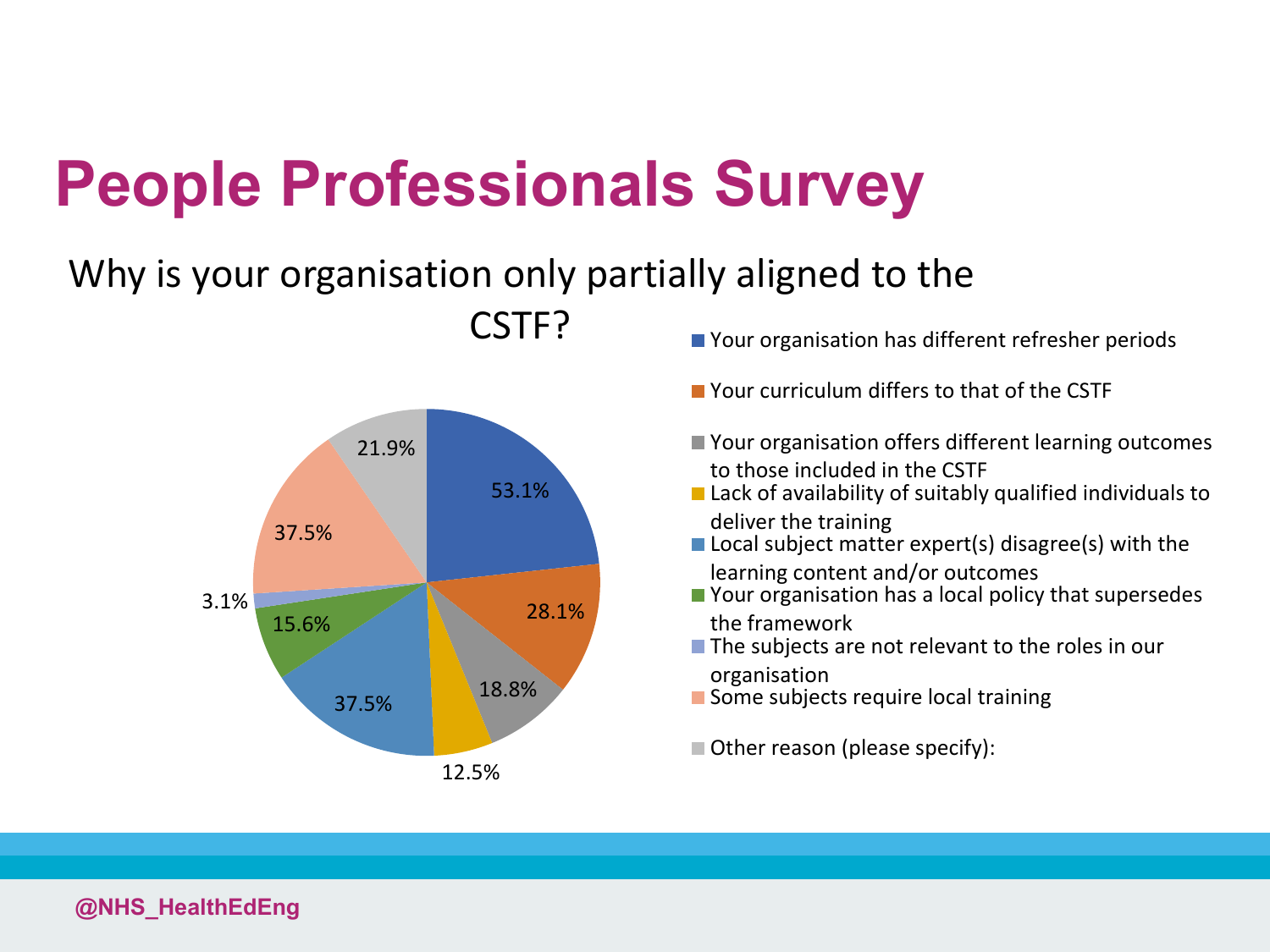### What are the top three benefits of alignment to the CSTF for your organisation?



- Standardising national learning outcomes to promote efficiencies and encourage alignment across health organisations
- Standardising national learning outcomes to encourage portability of training across health organisations
- $\blacksquare$  Improving the quality of learning outcomes in the context of statutory and mandatory subjects
- $\blacksquare$  Minimising onboarding training requirements for staff transferring between organisations
- Addressing training issues and ensuring that our organisation manages and mitigates against serious and untoward incidents
- **Ensuring staff are best prepared to work within our** organisation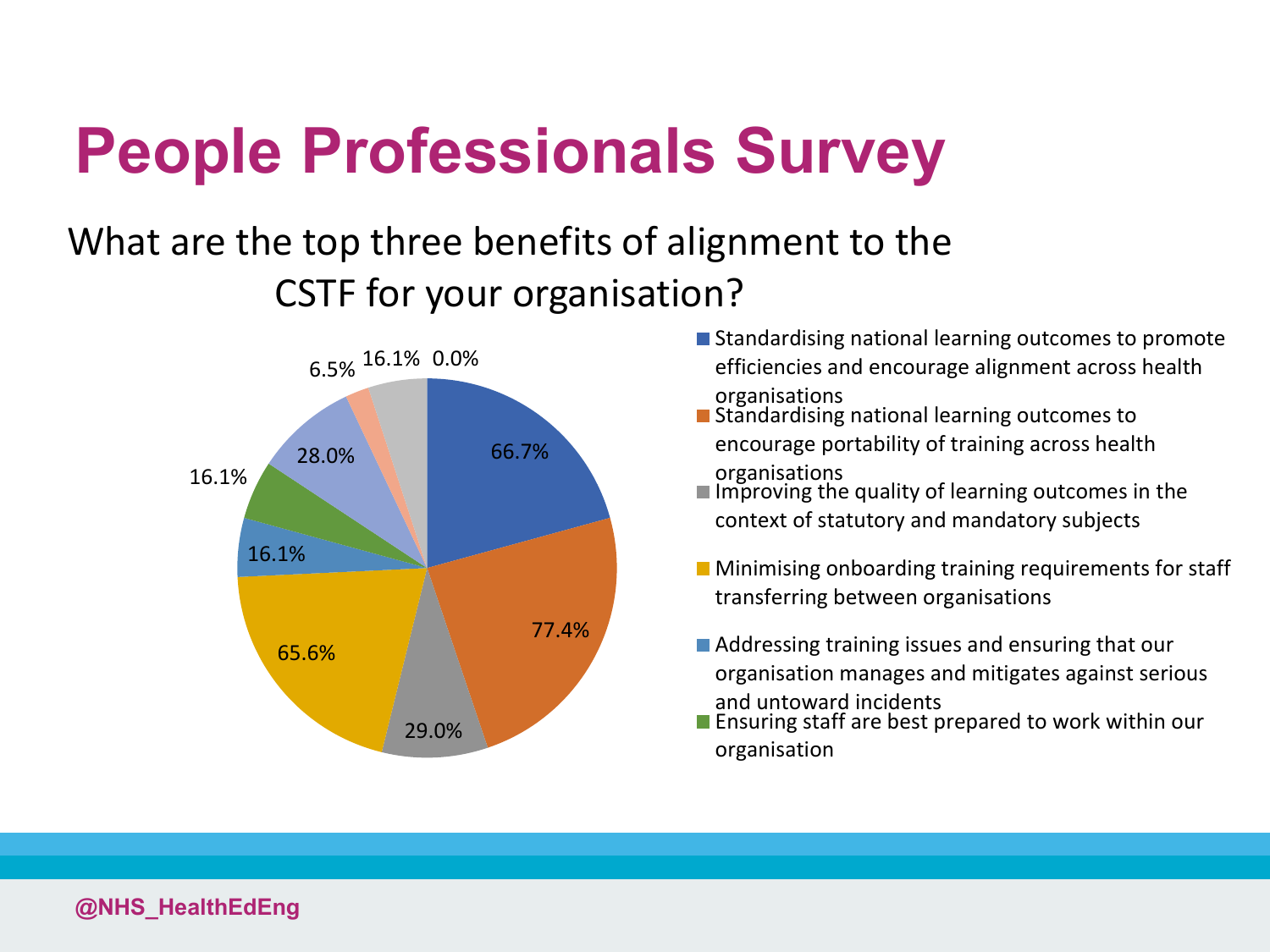Are there any subjects that you think should be added to the list of statutory and mandatory training to support you in your job?



■ Response Total

According to the People Professional survey only 42% of organisations who completed it feel that the current subjects capture all relevant national minimum content. 'Preventing Radicalisation' and 'Conflict Resolution' are two current subjects many felt were not 'core' skills for all NHS staff.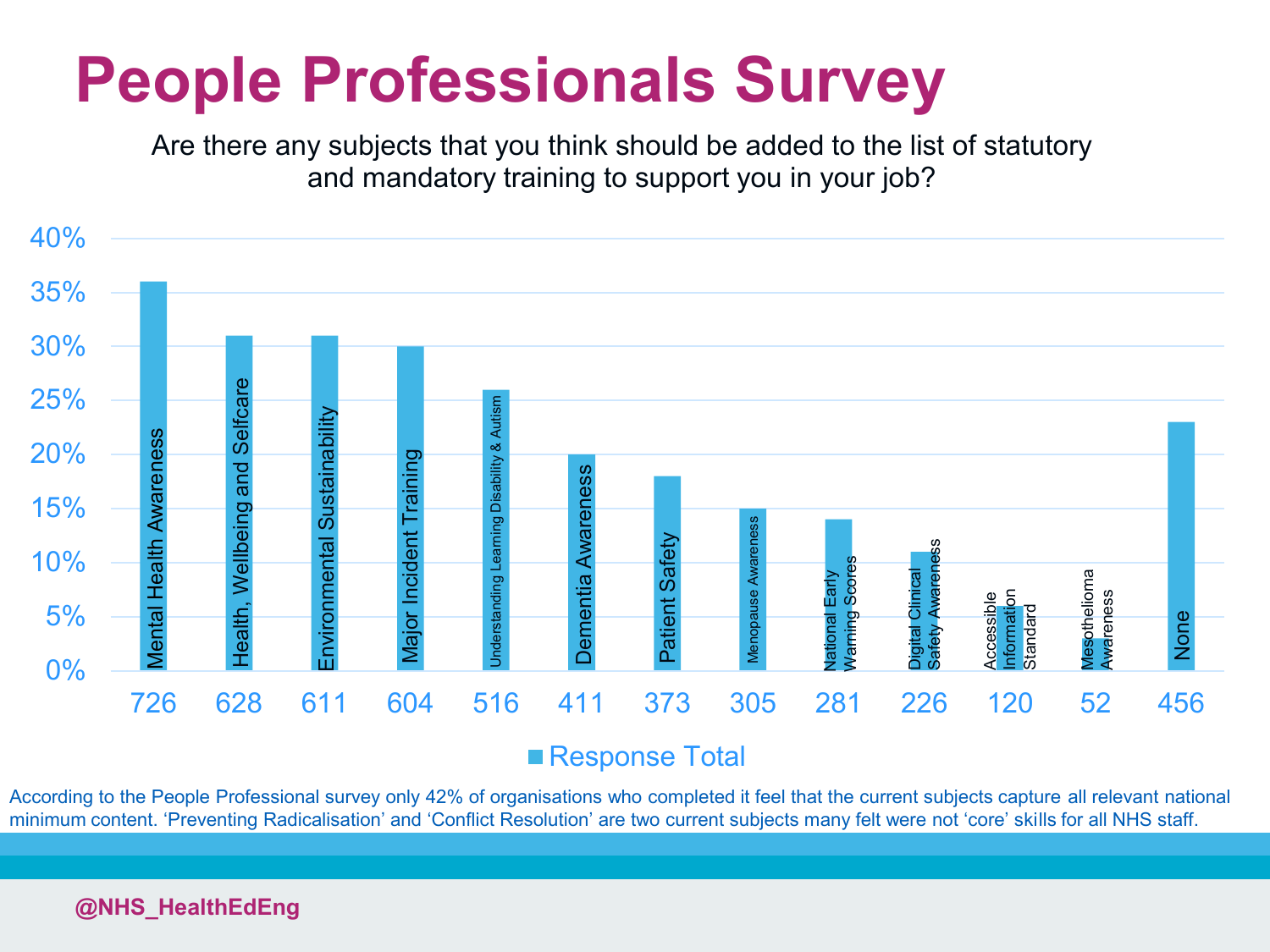

Are there any statutory or mandatory training subjects in the current CSTF that could be combined?

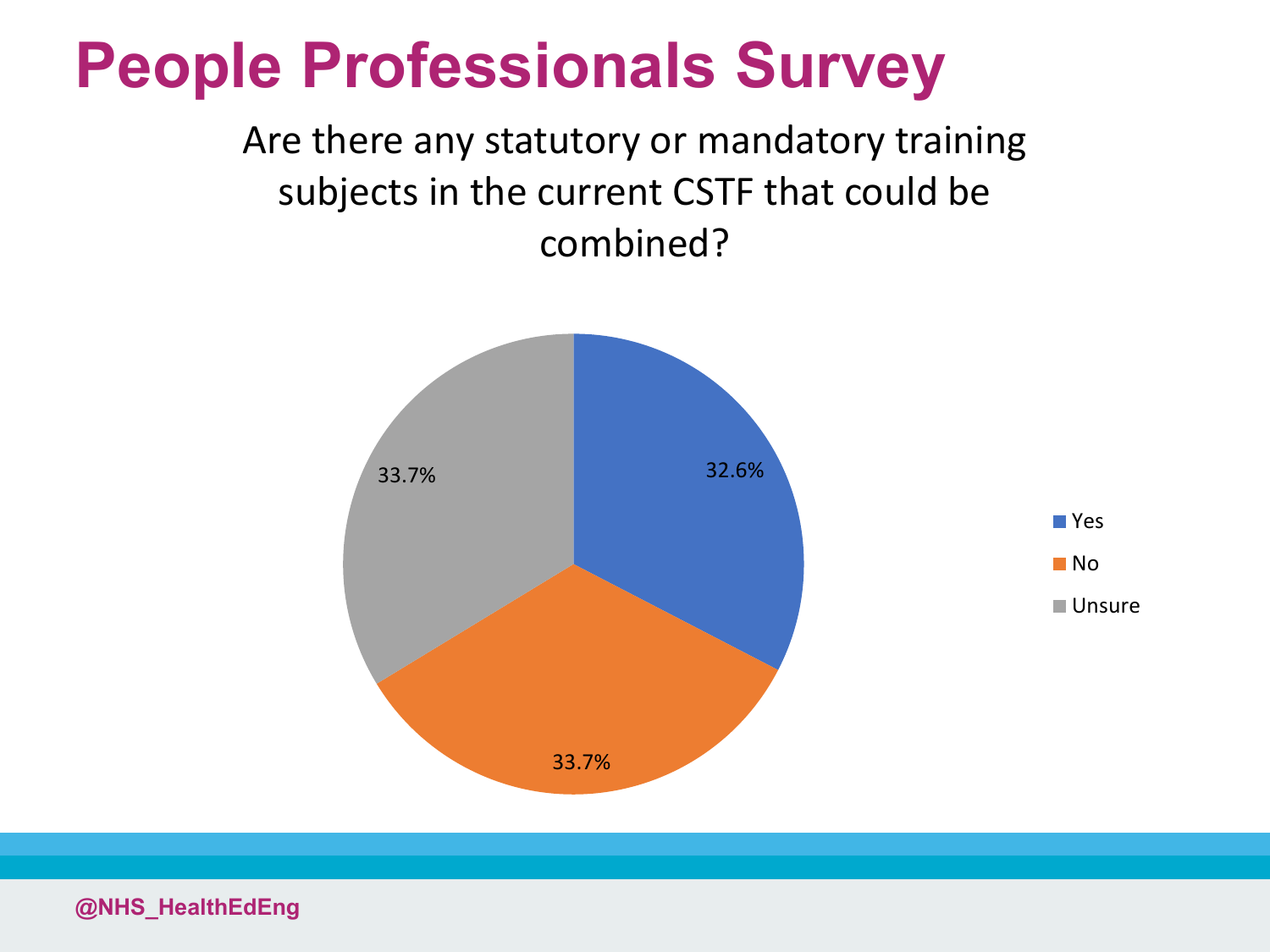Of the 32 organisations who responded to the survey about which specific subjects could be combined:

- 15 responses recommended combining **Safeguarding Adults, Safeguarding Children** and **Preventing Radicalisation**
- Nine responses recommended combining **Safeguarding Adults** with **Safeguarding Children** 33%
- Four responses recommended combining **Health, Safety and Welfare** with **Fire Safety**
- Two responses stated that a number of subjects such as Safeguarding, Health and Safety, Fire Safety and Infection and Prevention Control should be combined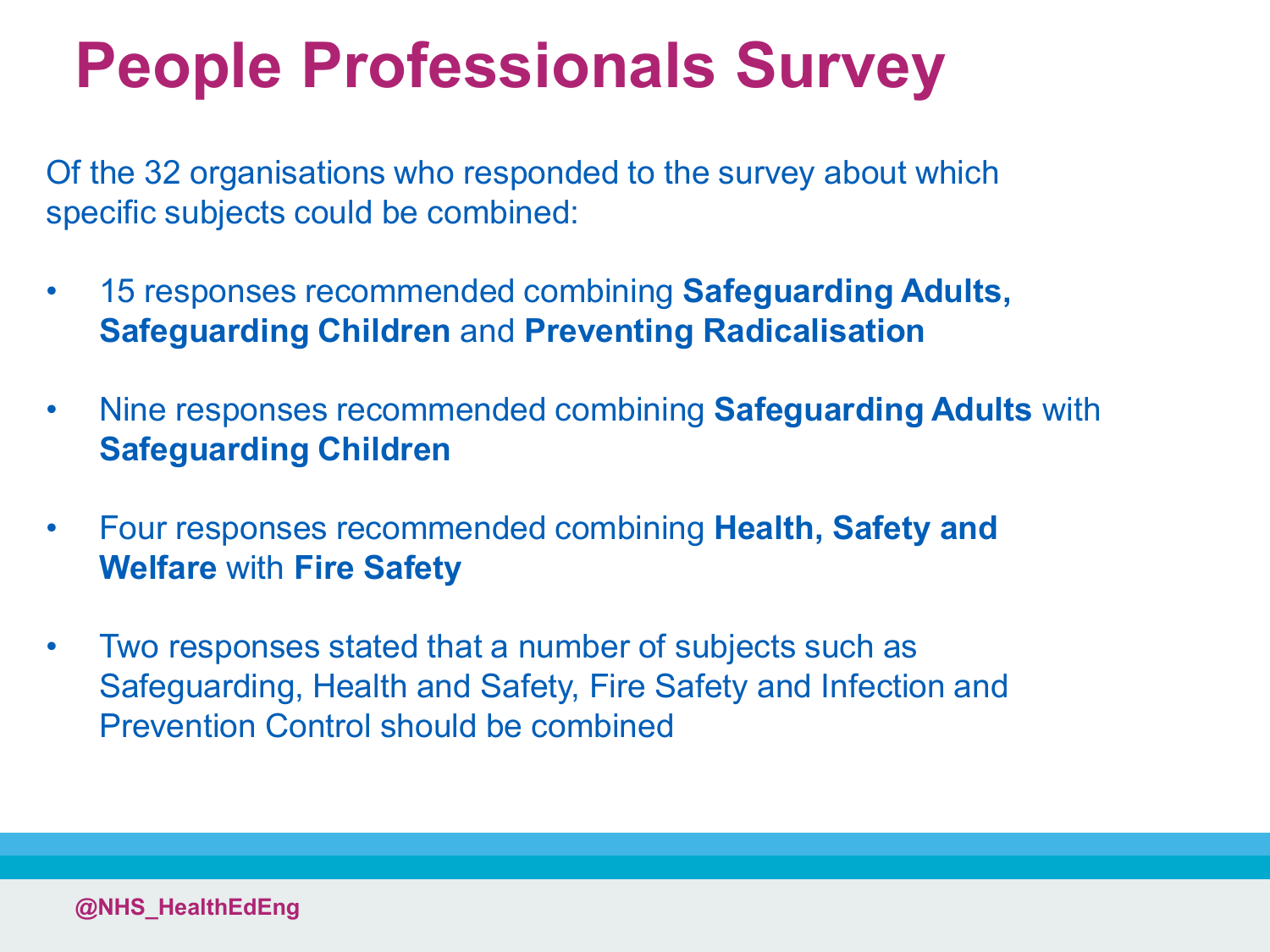- People Professionals engaged during review stated **varying refresher periods for the different subjects cause complications** for organisations when trying to plan and deliver training.
- They noted the **refresher periods set out in the CSTF appear arbitrary** (many appearing to not come from evidence or research on best practise).

### **The following subjects are the least well served by current refresher periods:**

| Conflict<br><b>Resolution</b>                                                                                                                                                                             | <b>Moving and</b><br>Handling                                                                                                                                                                             | <b>Resuscitation</b>                                                                                                                                                                                     |
|-----------------------------------------------------------------------------------------------------------------------------------------------------------------------------------------------------------|-----------------------------------------------------------------------------------------------------------------------------------------------------------------------------------------------------------|----------------------------------------------------------------------------------------------------------------------------------------------------------------------------------------------------------|
| $\cdot$ 16% of<br>organisations<br>feel that the<br>existing<br>refresher<br>periods do not<br>ensure that<br>staff continue<br>to meet the<br>learning<br>outcomes<br>$\cdot 65\%$ agree<br>that they do | $\cdot$ 16% of<br>organisations<br>feel that the<br>existing<br>refresher<br>periods do not<br>ensure that<br>staff continue<br>to meet the<br>learning<br>outcomes<br>$\cdot 68\%$ agree<br>that they do | $\cdot$ 12% of<br>organisations<br>feel that the<br>existing<br>refresher<br>periods do not<br>ensure that<br>staff continue<br>to meet the<br>learning<br>outcomes<br>$\cdot$ 72% agree<br>that they do |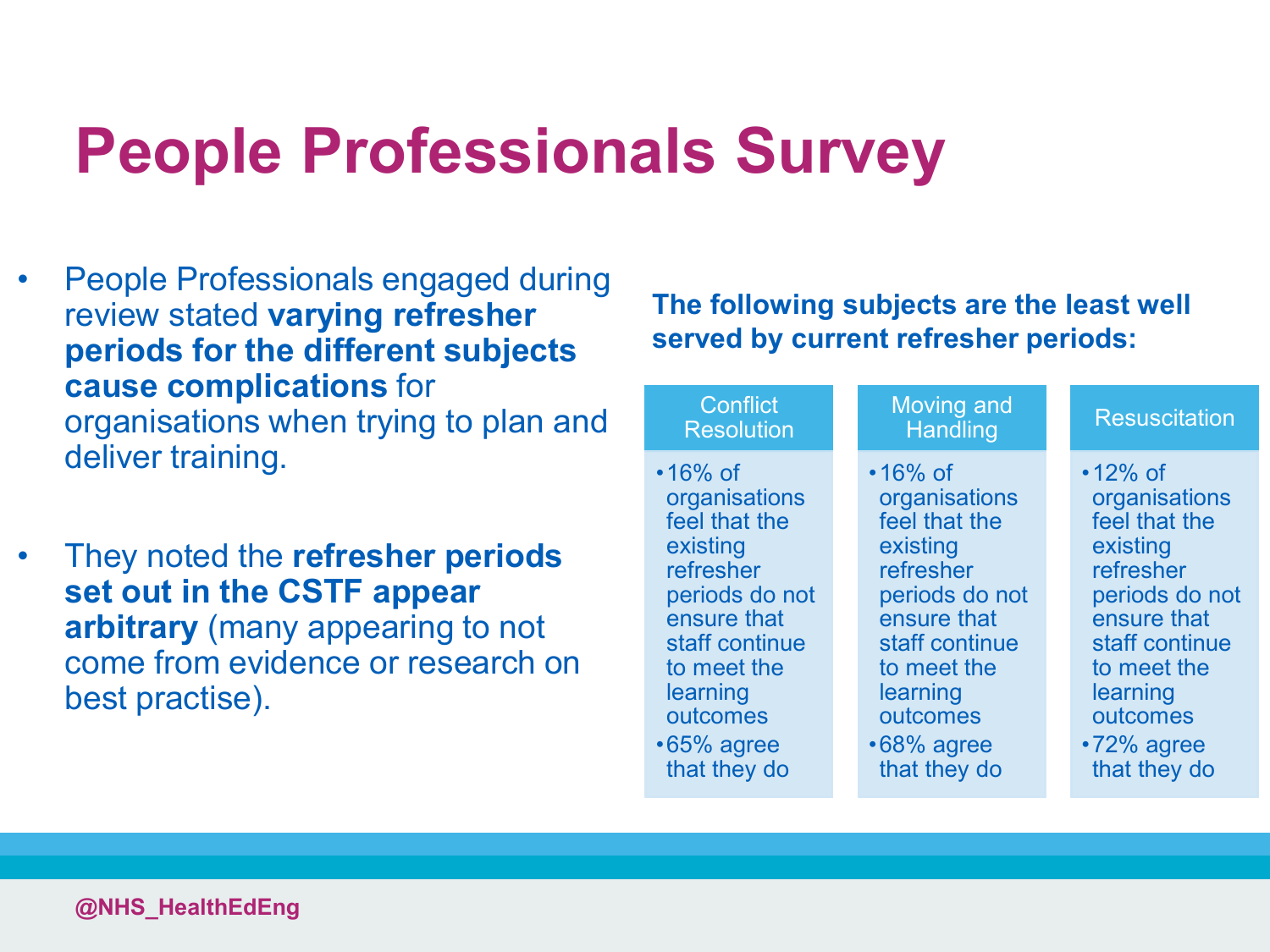In your opinion, should the CSTF only include mandatory learning outcomes for Level 1 of all subjects (i.e. covering only the most basic training for all staff, with Levels 2 and 3 being optional)?

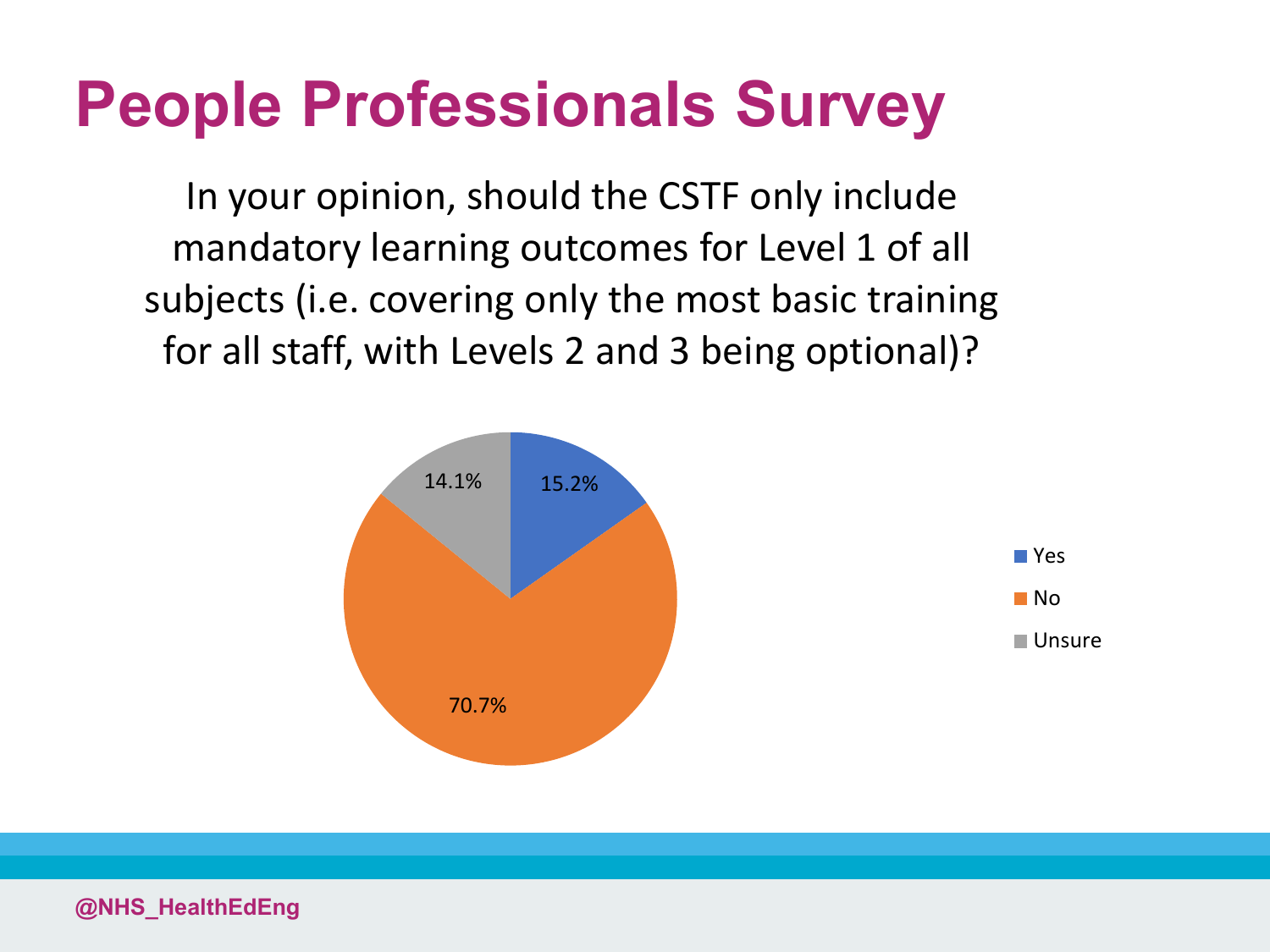**Balancing local and national content** 

Many organisations engaged for the review emphasised the **importance of local content and context** being included in statutory and mandatory training.

The fact that some subjects require local training from SMEs was the **second most common reason referenced by organisations for why they are not aligned in full** to all the subjects included in the CSTF.

Many subjects in the CSTF are broken down into levels- for example Infection, Prevention and Control has two levels.

Analysis shows that organisations support the existence of multiple levels in the CSTF above Level 1 as well as the local subject content.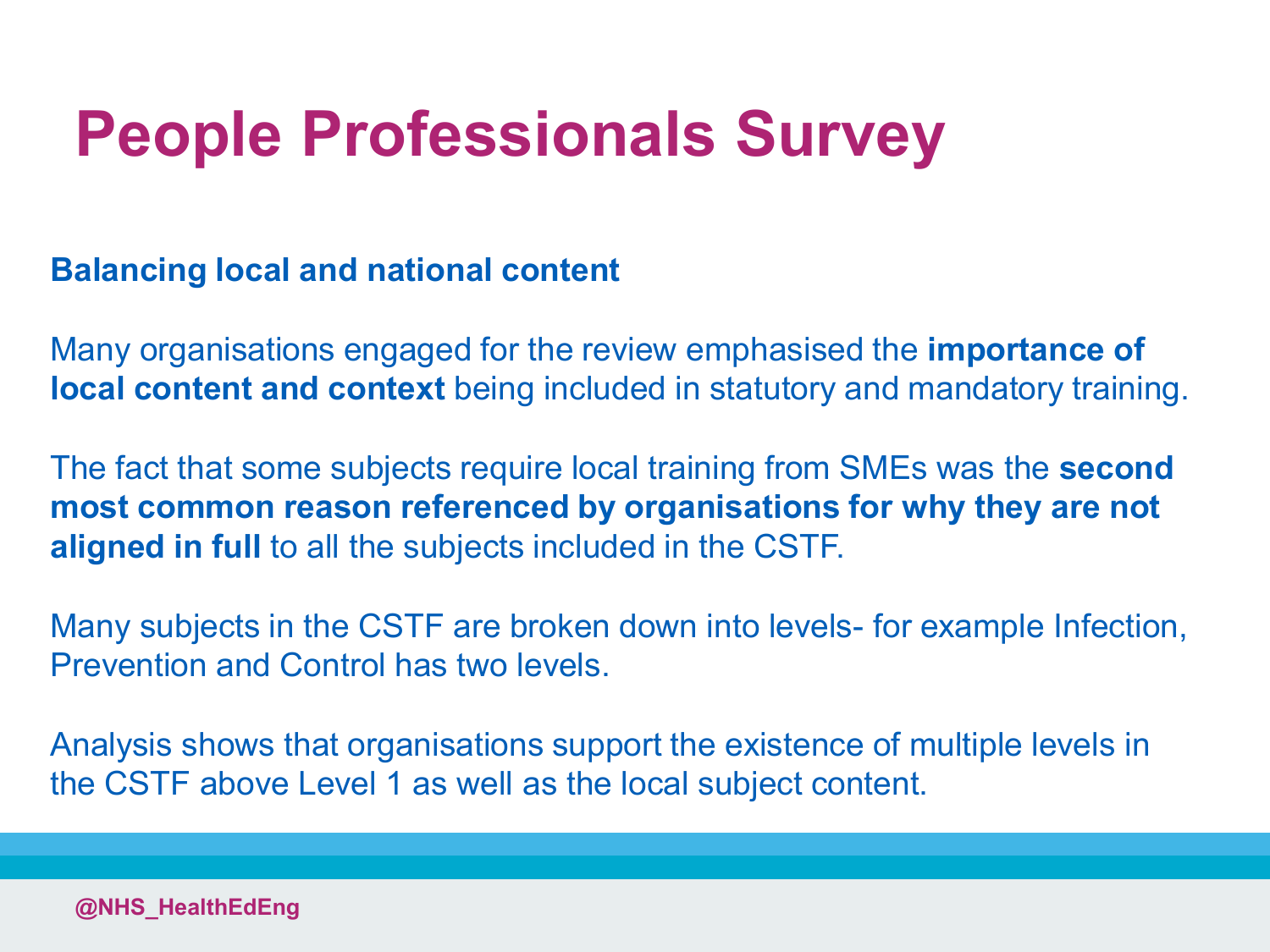How confident are you that the current CSTF learning outcomes equip staff to deliver safe services at your organisation?